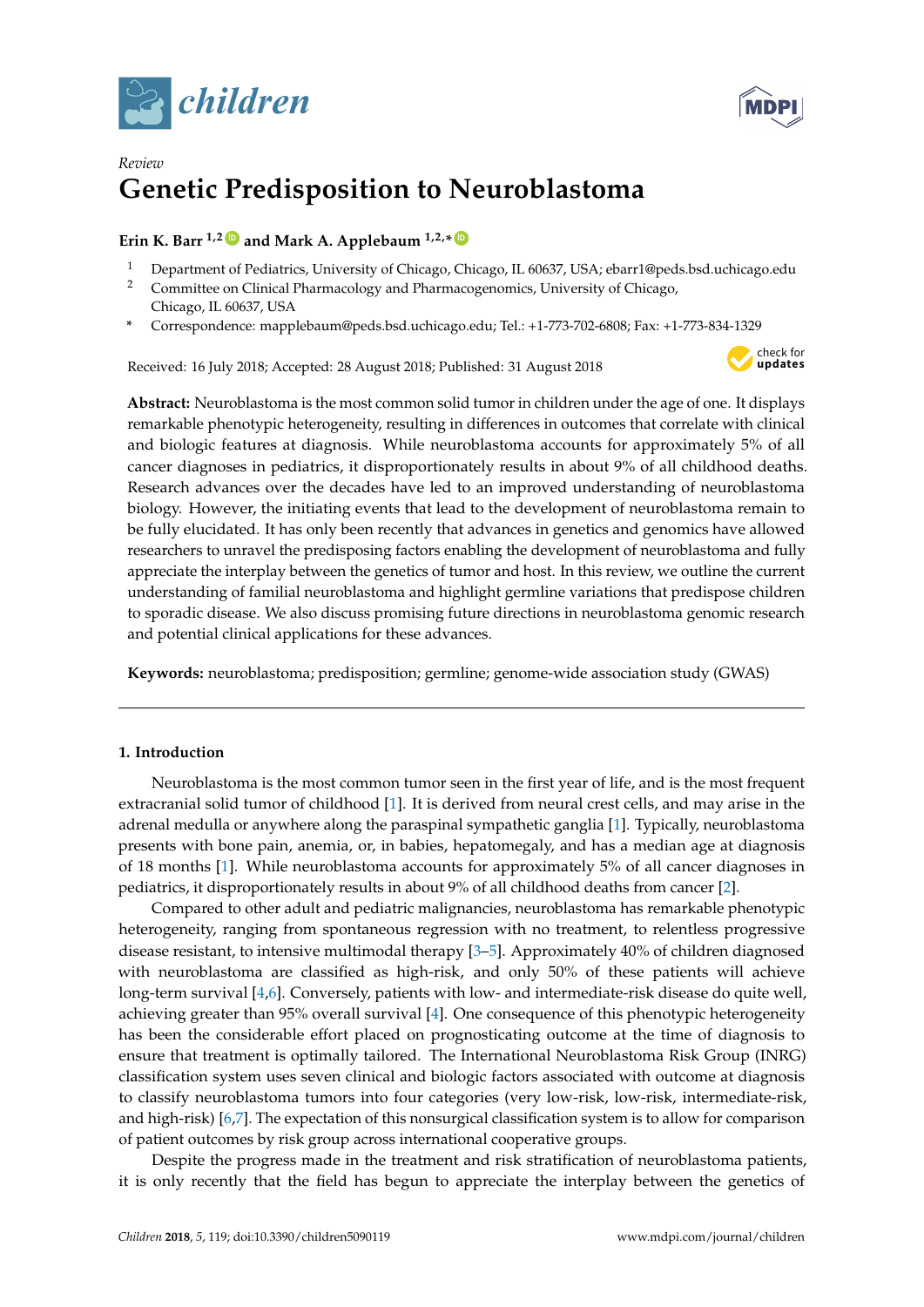tumor and host. Somatic genetic aberrations were identified more than three decades ago with the discovery of the prognostic significance of *MYCN* status and tumor ploidy [\[8\]](#page-10-7). The link between MYCN-amplification and aggressive disease remains one of the most significant components of risk stratification and treatment selection [\[6,](#page-10-5)[9](#page-10-8)[–12\]](#page-10-9). The importance of DNA ploidy was first described in 1984 [\[13\]](#page-11-0) and while diploid and hypodiploid status is associated with *MYCN*-amplification, 1984 [13] and while diploid and hypodiploid status is associated with *MYCN*-amplification, this this genetic feature confers additional poor prognosis [\[1](#page-10-0)[,8](#page-10-7)[,14\]](#page-11-1). The late 1980s and 1990s saw the discovery of segmental chromosomal aberrations in 1p, 11q, and 17q as additional genetic markers of worse outcome [\[15](#page-11-2)[–17\]](#page-11-3). Over the past 15 years, additional genomic features including chromosome copy number, transcriptomics, and epigenetics have all proven to have a role in neuroblastoma number, transcriptomics, and epigenetics have all proven to have a role in neuroblastoma pathogenesis [\[18](#page-11-4)[–22\]](#page-11-5). While these advances have allowed for an improved understanding of pathogenesis [18**–**22]. While these advances have allowed for an improved understanding of neuroblastoma biology, they are unable to answer a most basic question asked by patients and neuroblastoma biology, they are unable to answer a most basic question asked by patients and families: Why does my child have neuroblastoma? It has only been in the past ten years that advances families: Why does my child have neuroblastoma? It has only been in the past ten years that advances in genetics have allowed researchers to begin to address this question in earnest. In this review, in genetics have allowed researchers to begin to address this question in earnest. In this review, we we will outline the current understanding of the genetics of familial neuroblastoma and will also highlight recent germline variations that predispose children to sporadic disease (Figure [1\)](#page-1-0). In addition, we will discuss exciting future directions of genomic research in neuroblastoma and potential clinical applications for these advances. potential clinical applications for these advances.

<span id="page-1-0"></span>

**Figure 1.** Timeline of identified genetic variation predisposing to neuroblastoma. GWAS, genome-**Figure 1.** Timeline of identified genetic variation predisposing to neuroblastoma. GWAS, genome-wide association studies.

## **2. Familial Neuroblastoma 2. Familial Neuroblastoma**

Though the majority of neuroblastoma tumors arise sporadically, rarely this cancer is heritable. Though the majority of neuroblastoma tumors arise sporadically, rarely this cancer is heritable. In 1967, Chatten and Voorhess were the first to recognize this heritability in their description of a In 1967, Chatten and Voorhess were the first to recognize this heritability in their description of a family in which four out of five siblings developed early onset neuro[blas](#page-11-6)toma [23]. Additional case reports of families with an unusually high incidence of the disease were describe[d s](#page-11-7)[ub](#page-11-8)sequently [24,25]. We now know that familial ne[uro](#page-10-0)blastoma occurs in approximately 1–2% of neuroblastoma cases [1]. Familial neuroblastoma tends to present at a younger age, with a family history of relatives with the same tumor, and an increased likelihood of multiple primary sites, particularly tumors involving both adrenal glands [26]. It is usually inherited in an autosomal dominant manner, with incomplete penetrance and, similar to retinoblastoma, conforms t[o th](#page-11-9)[e c](#page-11-10)lassic two-hit model [26,27]. Additionally, some family members harboring predisposing genetic mutations [d](#page-11-11)[o n](#page-11-12)ot develop neuroblastoma [28,29]. Although familial neuroblastoma is rare, careful investigation of these cases has yielded important information on neuroblastoma tumorigenesis and identified avenues for novel targeted therapies.

## *2.1. PHOX2B*

While the existence of familial neuroblastoma had been described for decades, it was not until 2004 that the first neuroblastoma predisposition gene, paired-like homeobox 2B gene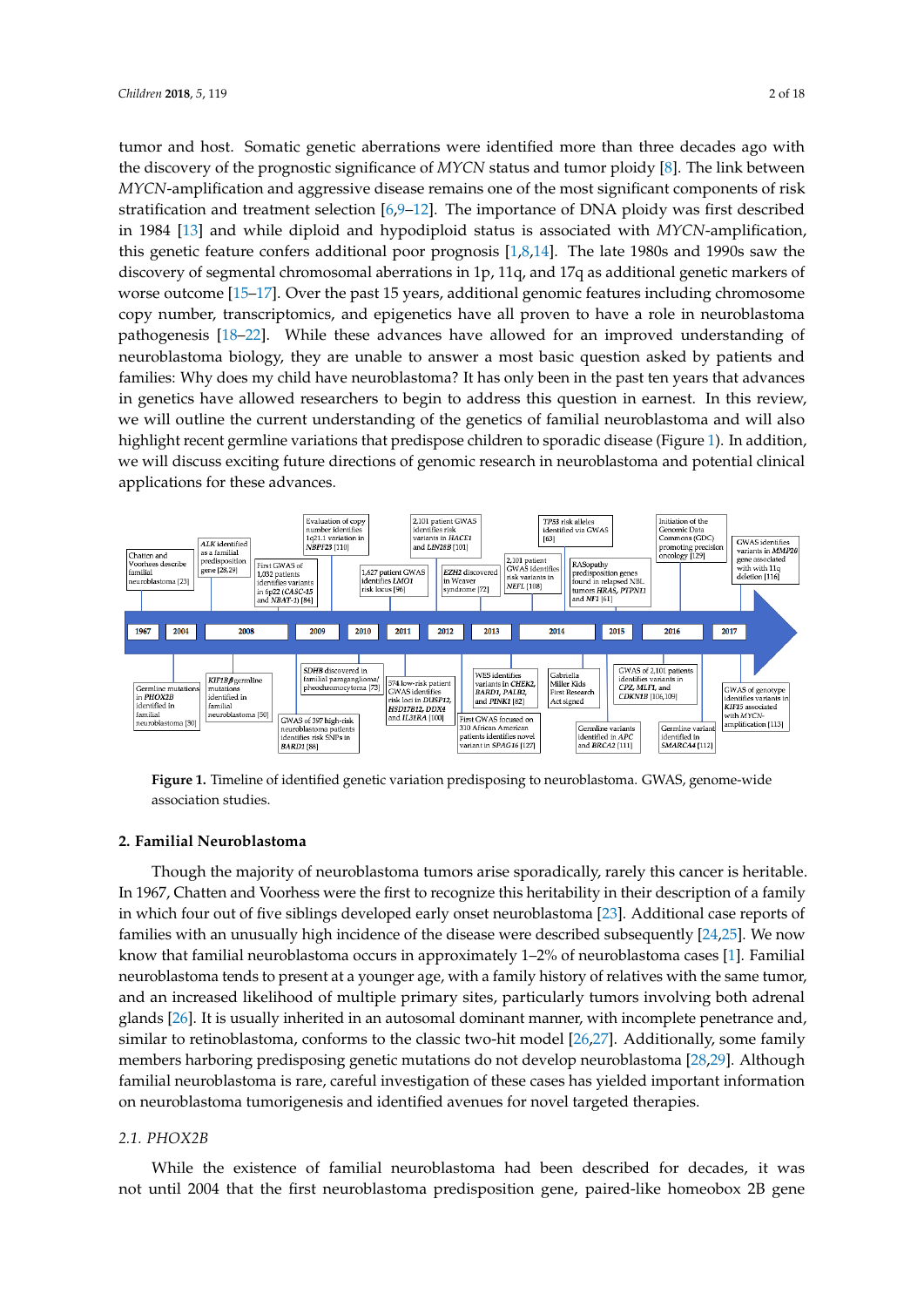(*PHOX2B*), was identified [\[30,](#page-11-13)[31\]](#page-11-14). It was noted that patients with diseases of neural crest origin, such as congenital central hypoventilation syndrome (CCHS) and Hirschsprung disease, had a 5–10% chance of developing neuroblastic tumors, compared to 0.01% for the general population [\[32\]](#page-11-15). *PHOX2B* was first identified as a driver of these developmental disorders, and later identified in neuroblastoma patients with a family history of neuroblastic tumors or congenital malformations [\[30\]](#page-11-13). These insights culminated in the recognition that mutations in *PHOX2B* predispose children to familial neuroblastoma [\[30,](#page-11-13)[31,](#page-11-14)[33,](#page-12-0)[34\]](#page-12-1).

The *PHOX2B* gene regulates autonomic nervous system development [\[35\]](#page-12-2) and, in children with CCHS, there is a link between specific mutations and neuroblastic tumor development [\[33,](#page-12-0)[36\]](#page-12-3). Children with *PHOX2B* frameshift or missense mutations (nonpolyalanine repeat mutations) are more likely to develop more severe disease with central nervous system tumors, and Hirschsprung's disease, than those with the more common polyalanine repeat expansion mutations (PARM) suggesting that these mutations may impart more severe disruption to gene function [\[33,](#page-12-0)[36,](#page-12-3)[37\]](#page-12-4). Both Trochet and Mosse took blood from families with familial neuroblastoma and sequenced the *PHOX2B* gene discovering mutations in *PHOX2B* that passed from parents to their children [\[30](#page-11-13)[,34\]](#page-12-1). Of note, not all families with neuroblastoma had a *PHOX2B* mutation, suggesting that other predisposition genes were yet to be discovered [\[34\]](#page-12-1), and we now know that about six to ten percent of familial neuroblastoma cases will have a mutation in *PHOX2B* [\[34](#page-12-1)[,38\]](#page-12-5). Additionally, PHOX2B mutations also occur in about 2% of sporadic cases of neuroblastoma [\[39,](#page-12-6)[40\]](#page-12-7).

### *2.2. ALK*

The anaplastic lymphoma kinase (*ALK*) gene was identified as a neuroblastoma predisposition gene in 2008 in two studies; one, a genetic linkage study across 20 families with neuroblastoma and the other, a genome-wide comparative genomic hybridization analysis of 592 neuroblastoma tumors [\[28](#page-11-11)[,29\]](#page-11-12). Three germline missense mutations (R1192P, R1275Q, and G1128A), were identified in the tyrosine kinase domain of *ALK* that were present in the majority of familial neuroblastoma cases evaluated. Concurrently, mutations in *ALK* were also reported in 10–12% of sporadic cases of neuroblastoma [\[28,](#page-11-11)[29](#page-11-12)[,41](#page-12-8)[,42\]](#page-12-9). In neuroblastoma, constitutive activation of the tyrosine kinase domain of *ALK* by multiple possible genetic mechanisms results in increased oncogenicity [\[28,](#page-11-11)[43,](#page-12-10)[44\]](#page-12-11). Linking both *PHOX2B* and *ALK* biology, some neuroblastoma cell lines, inducing overexpression of *PHOX2B*, led to increased *ALK* expression [\[45\]](#page-12-12). Germline *ALK* mutations have incomplete phenotypic penetrance, meaning that not all affected individuals will develop neuroblastoma [\[43\]](#page-12-10). As has been described [\[46\]](#page-12-13), different mutations in *ALK* confer a specific susceptibility to targeted inhibitors such as crizotinib. The R1275Q mutation is found in both familial and sporadic tumors and has higher penetrance than the weaker activating mutation G1128A [\[28](#page-11-11)[,47\]](#page-12-14). Cell lines with R1275Q mutations also have greater sensitivity to ALK inhibition when treated with the small molecule inhibitor of *ALK,* crizotinib, than those with the common somatic mutation found at F1174L [\[48\]](#page-12-15). The presence of *ALK* mutations, initially identified through the small number of familial neuroblastoma cases, has now become the basis for treatment stratification in the recently opened Children's Oncology Group (COG) study ANBL1531 which integrates crizotinib into the upfront setting for individuals with *ALK*+ disease (NCT03126916).

## *2.3. KIF1Bβ*

*KIF1Bβ* is a proposed tumor suppressor gene thought to be involved in the pathogenesis of neural crest tumors such as neuroblastoma and pheochromocytoma [\[49\]](#page-12-16). Germline mutations in this gene are proposed to provide a survival advantage to neuronal progenitor cells with malignant potential, ultimately allowing them to develop into an aggressive tumor [\[49\]](#page-12-16). Yeh et al. evaluated five related individuals who had both neural crest-derived tumors (neuroblastoma, ganglioneuroma, and pheochromocytomas) and non-neural crest-derived tumors (leiomyosarcoma and lung adenocarcinoma). *KIF1Bβ* germline mutations were found in individuals who developed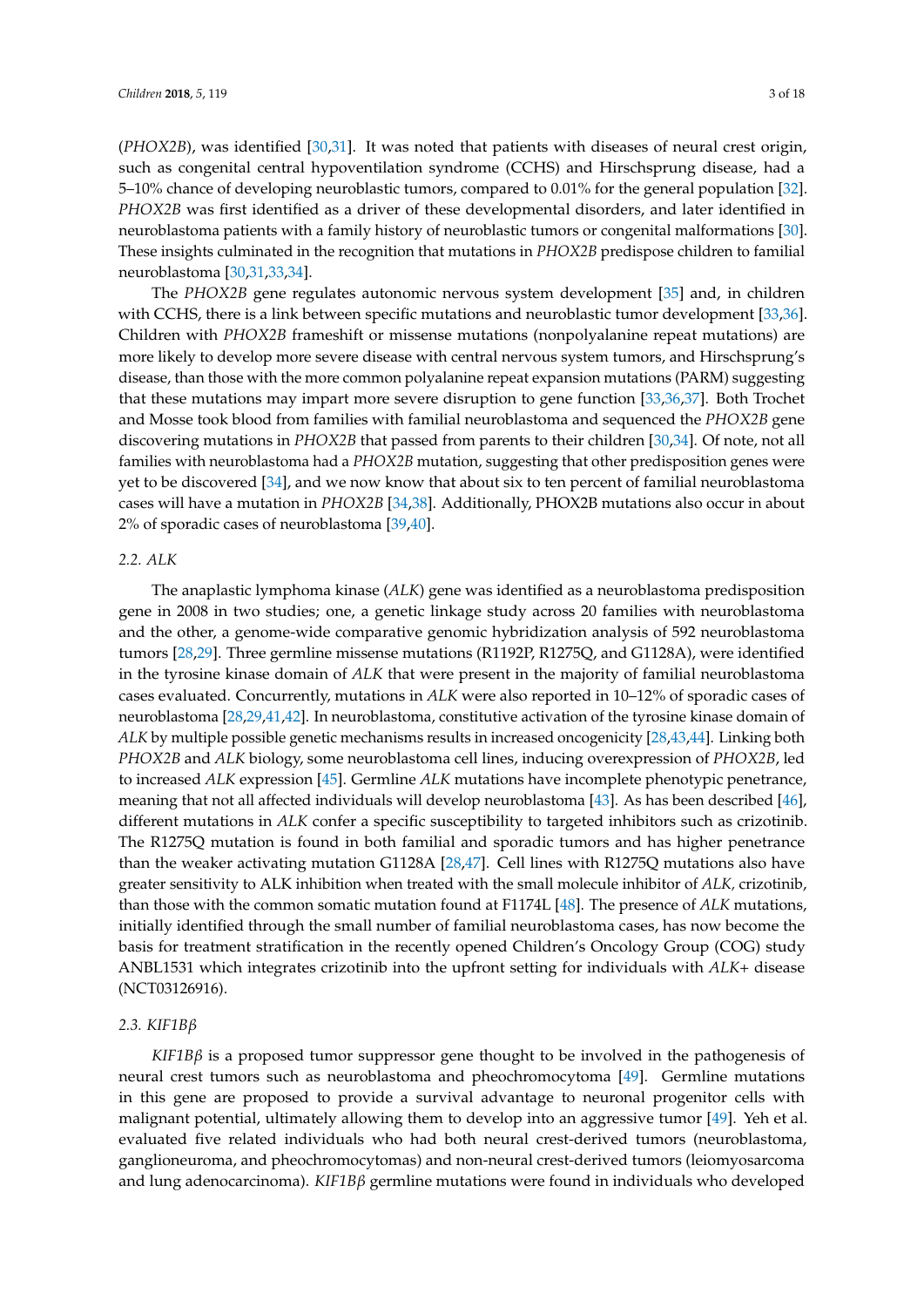neuronal tumors. Furthermore, these patients had germline findings consistent with known somatic neuroblastoma biology with haploinsufficiency or methylation of the wild-type allele of *KIF1Bβ*. Conversely, in a patient with lung adenocarcinoma, there was loss of the wild-type allele, consistent with classic two-hit inactivation. These results suggest a gene dosage effect for tumor development with different tissues requiring only mono-allelic inactivation, while others require bi-allelic inactivation of the *KIF1Bβ* gene [\[50\]](#page-12-17).

## *2.4. RAS Pathway Mutations and Other Cancer Predisposition Syndromes*

While the genes described above were identified in families with a predisposition specifically for neuroblastic tumors, those with other cancer predisposition syndromes can be at increased risk of developing neuroblastoma in addition to other malignancies. These syndromes primarily involve genes in the canonical RAS pathway including Costello syndrome, Noonan syndrome, and neurofibromatosis type 1 [\[32](#page-11-15)[,51](#page-12-18)[–59\]](#page-13-0). RAS proteins control intracellular growth, differentiation, and survival signaling, including the important downstream mitogen-activated protein (MAP) kinase pathway. Mutations that disrupt any of the key proteins in this important pathway may result in a RASopathy [\[60\]](#page-13-1). Neural crest cells, from which neuroblastoma originates, migrate and innervate multiple organs and rely on RAS signaling for terminal maturation. Failure of neural crest cells to develop correctly, due to RAS pathway mutations, may help explain the prevalence of neuroblastoma in these predisposition syndromes. Confirming the importance of the RAS-MAPK pathway in neuroblastoma is the observation that recurrent, sporadic tumors have high frequencies of mutations in this pathway, and these mutations are an indicator of more aggressive disease [\[61\]](#page-13-2).

## *2.5. Other Predisposition Syndromes*

Recently, neuroblastoma has been described in patients with Li–Fraumeni syndrome and hereditary pheochromocytoma/paragangliomas syndromes [\[51\]](#page-12-18). In Li–Fraumeni, the R337H mutation in *TP53* appears to have a particularly strong association with the development of neuroblastoma [\[62](#page-13-3)[,63\]](#page-13-4). ROHHAD syndrome (rapid-onset obesity, hypothalamic dysfunction, hypoventilation and autonomic dysfunction) is a rare disorder which is clinically similar to CCHS [\[64\]](#page-13-5). It is frequently associated with neural crest tumors, such as neuroblastoma, ganglioneuroma, or ganglioneuroblastoma; however, its genetic origins are yet to be elucidated [\[65–](#page-13-6)[67\]](#page-13-7). Beckwith–Wiedemann syndrome is a syndrome of overgrowth, characterized by hemihypertrophy, macroglossia, midline abdominal wall defects, and macrosomia. It is caused by abnormal methylation of chromosome 11p15, or uniparental disomy of that region, which disrupts the expression of *CKDN1C*, an inhibitor of cell proliferation. Patients with this syndrome are predisposed to developing hepatoblastoma and Wilms tumor, but also have an increased incidence of neuroblastoma (2–5% risk) [\[68](#page-13-8)[–71\]](#page-13-9). Weaver syndrome and familial paraganglioma/ pheochromocytoma have also been linked to neuroblastoma development, with mutations found in *EZH2* and *SDHB*, respectively [\[72](#page-13-10)[–74\]](#page-14-0). Fanconi anemia, a rare chromosomal instability disorder, has been associated with neuroblastoma in addition to many other cancers [\[75](#page-14-1)[–77\]](#page-14-2). Although there are many genetic mutations associated with Fanconi anemia, the most common mutations associated with cancer predisposition are *BRIP1*, *BRCA2,* and *PALB2* [\[75,](#page-14-1)[78,](#page-14-3)[79\]](#page-14-4). Though the exact excess risk of developing neuroblastoma has yet to be fully elucidated for these rare syndromes, a summary of known associations can be seen in Table [1.](#page-4-0) Additionally, the higher rates of neuroblastoma seen in some of these aforementioned genetic syndromes have been thought to warrant neuroblastoma surveillance, which has recently been outlined [\[51\]](#page-12-18).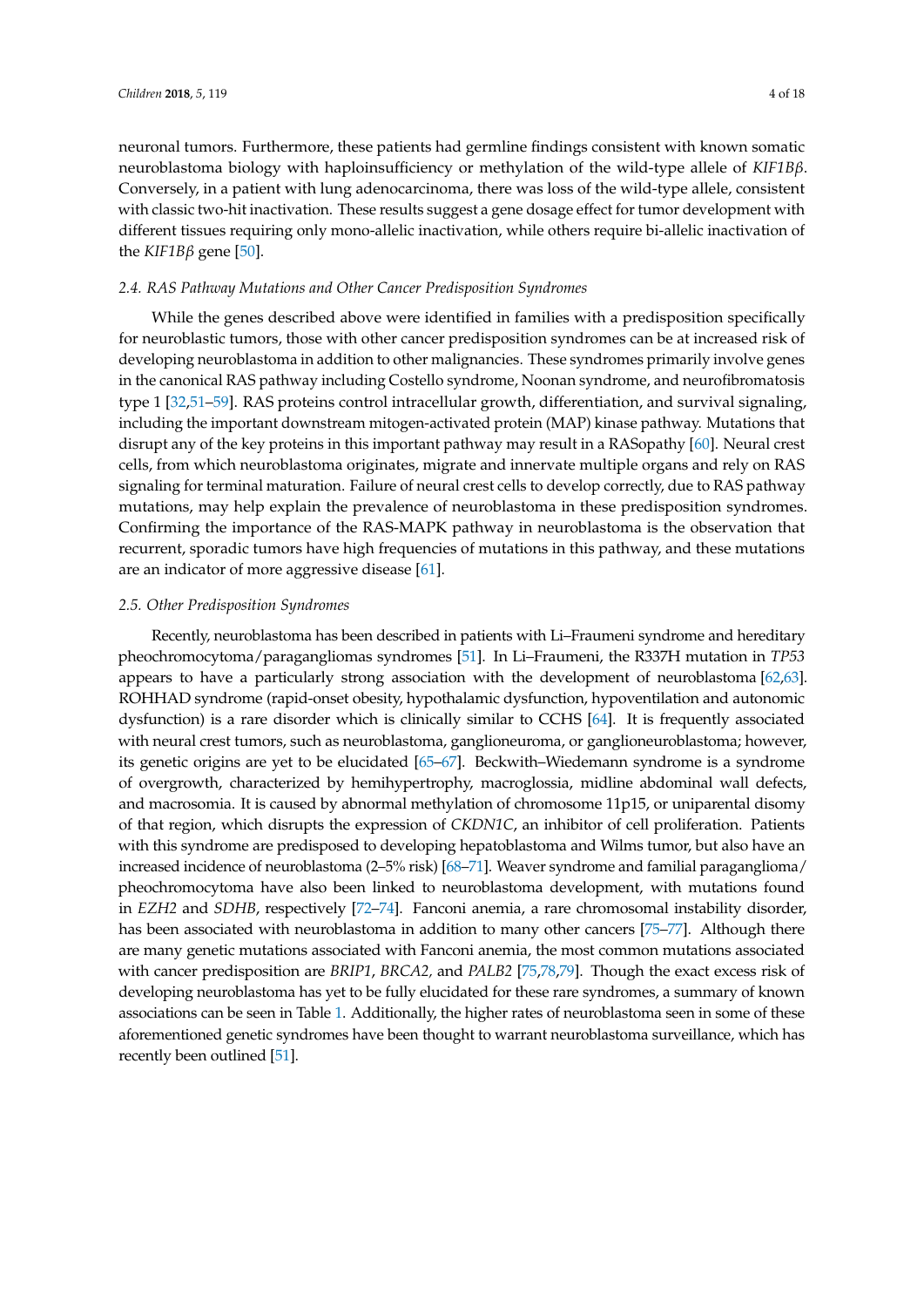| Syndrome/Disease                                                    | Gene                                                                         | <b>Typical Genetic Alterations</b>                                             | <b>Clinical Findings</b>                                                                                           | <b>Pre-Disposed Tumors</b>                                                                                                 |
|---------------------------------------------------------------------|------------------------------------------------------------------------------|--------------------------------------------------------------------------------|--------------------------------------------------------------------------------------------------------------------|----------------------------------------------------------------------------------------------------------------------------|
| Congenital Central<br>Hypoventilation Syndrome<br>(CCHS) [32,33,36] | PHOX2B                                                                       | Polyalanine and nonpolyalanine<br>repeat expansion (frameshift<br>or missense) | Respiratory dysfunction, autonomic<br>dysfunction, Hirschsprung disease,<br>neural crest tumors                    | Neuroblastoma, ganglioneuroma,<br>ganglioneuroblastoma                                                                     |
| <b>ROHHAD</b> [64-67]                                               | Unknown                                                                      | Unknown                                                                        | Autonomic dysfunction,<br>endocrinopathies,<br>alveolar hypoventilation                                            | Neuroblastoma, ganglioneuroma,<br>ganglioneuroblastoma                                                                     |
| Costello [58-60]                                                    | <b>HRAS</b>                                                                  | Activating missense                                                            | Intellectual disability, coarse facial<br>features, loose folds of skin, heart<br>abnormalities, joint flexibility | Papilloma, rhabdomyosarcoma,<br>neuroblastoma, transitional<br>cell carcinoma                                              |
| Noonan [52-54,60]                                                   | PTPN11, SOS1, RAF1, KRAS                                                     | Activating                                                                     | Short stature, heat abnormalities,<br>skeletal abnormalities, bleeding                                             | Leukemia, neuroblastoma                                                                                                    |
| Neurofibromatosis type<br>$1[55 - 57, 60]$                          | NF <sub>1</sub>                                                              | Activating                                                                     | Abnormal skin pigmentation,<br>neurofibromas, scoliosis                                                            | Neurofibroma, MPNST, brain tumors,<br>leukemia, optic glioma,<br>neuroblastoma                                             |
| Beckwith-Wiedemann [68-71]                                          | CDKN1C*, H19,<br>IGF2, KNBOOT1                                               | Abnormal methylation of<br>chromosome 11 or<br>uniparental disomy              | Macrosomia, hemihypertrophy,<br>abdominal wall<br>defects, visceromegaly                                           | Wilms tumor, hepatoblastoma,<br>neuroblastoma                                                                              |
| Li-Fraumeni [51,62,63]                                              | <b>TP53</b>                                                                  | Missense                                                                       | Increased cancer risk                                                                                              | Breast cancer, osteosarcoma, brain<br>tumors, leukemia, neuroblastoma,<br>adrenocortical carcinoma, soft<br>tissue sarcoma |
| Weaver Syndrome [72]                                                | EZH <sub>2</sub>                                                             | Missense and truncating                                                        | Tall stature, intellectual disability,<br>joint deformities,<br>hypertelorism, micrognathia                        | Neuroblastoma                                                                                                              |
| Familial Paraganglioma/<br>Pheochromocytoma [73,74]                 | SDHB *, SDHAF2, SDHC,<br><b>SDHD</b>                                         | Splice site, frameshift, nonsense                                              | Growth of benign tumors<br>in paraganglia                                                                          | Paraganglioma, pheochromocytoma,<br>neuroblastoma                                                                          |
| Fanconi Anemia [75-79]                                              | FANCA, FANCC, FANCG,<br>BRCA1, BRCA2 *, PALB2 *,<br>BRIP1 *, and many others | Truncating, frameshift, missense                                               | Bone marrow failure, organ defects,<br>skeletal abnormalities                                                      | Leukemia, Wilms tumor,<br>medulloblastoma, neuroblastoma,<br>embryonal tumors,<br>sarcomas, nephroblastoma                 |

**Table 1.** Heritable conditions that predispose patients to developing neuroblastoma.

<span id="page-4-0"></span>\* mutations in this gene confer the greatest susceptibility to neuroblastoma in this syndrome. Abbreviations: MPNST, malignant peripheral nerve sheath tumor; CCHS, congenital hypoventilation syndrome; ROHHAD, rapid-onset obesity, hypothalamic dysfunction, hypoventilation and autonomic dysfunction.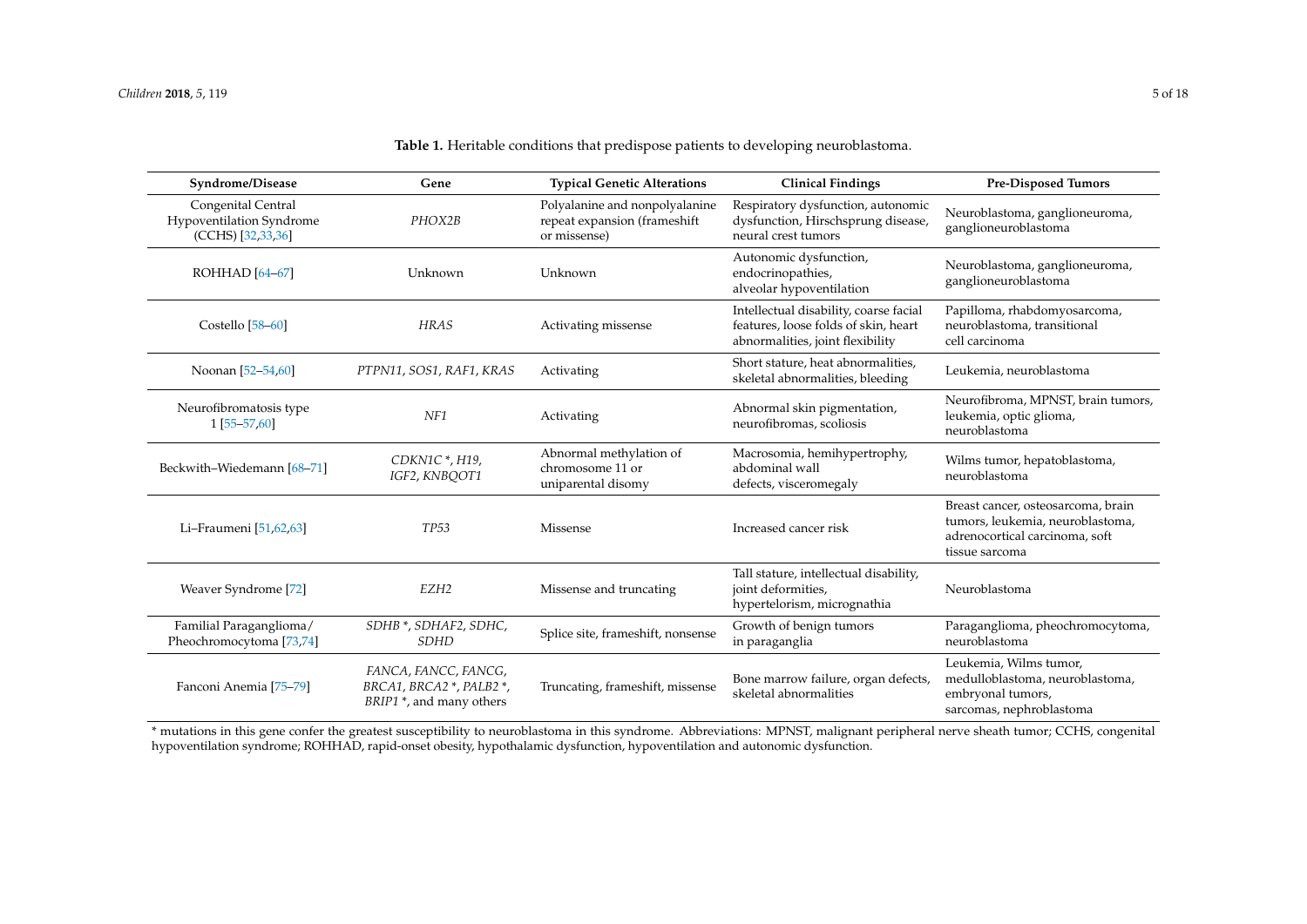Though many cancers can be attributed to genetic changes induced by hereditary predisposition, as described in neuroblastoma for the *PHOX2B* and *ALK* genes, others may be the result of lifestyle or environmental factors. However, these modifiable factors are now thought to only account for about one-third of all cancers globally [\[80](#page-14-9)[,81\]](#page-14-10), and are not known to be contributory to the development of neuroblastoma. Additionally, perplexing in neuroblastoma tumorigenicity is the fact that only a small subset of tumors have an identifiable oncogenic driver mutation [\[82\]](#page-14-11). Together, these findings raise the fundamental question of why some children develop neuroblastoma, and what predisposing genetic factors may be present in these patients. Due to the inherent limitations of candidate gene and family association studies, this question could not be addressed until the development of genotyping arrays and high-performance computing allowed researchers to conduct Genome-wide association studies (GWAS) to identify germline genetic variation that may lead to development of neuroblastoma [\[83\]](#page-14-12). A summary of germline GWAS variants predisposing to neuroblastoma can be seen in Table [2.](#page-7-0)

#### *3.1. Susceptibility to Sporadic Neuroblastoma*

In 2008, the first successful GWAS in neuroblastoma compared 1032 neuroblastoma patients to 2043 healthy controls of European descent, using 464,934 single-nucleotide polymorphisms (SNPs) and a small replication cohort [\[84\]](#page-14-13). This study identified three variants in chromosome 6p22, which have been subsequently mapped to the genes *CASC-15* and *NBAT-1* (*CASC-14*), subsequently identified as long noncoding RNAs. The most statistically significant SNP was rs6939340, which was found to be more prevalent in patients who developed high-risk, *MYCN*-amplified, or stage 4 tumors. Subsequent studies established that this SNP is intronic to the long noncoding RNA *CASC-15,* and leads to a short isoform *CASC15-S* [\[85\]](#page-14-14). Additionally, expression of this isoform is decreased in high-risk tumors and patients with poor survival. Decreased expression of *NBAT-1* has also been correlated with high-risk neuroblastoma [\[86\]](#page-14-15). Ten years after the initial GWAS, we now have a better mechanistic understanding of this genetic predisposition as *CASC15* and *NBAT-1* were shown to modulate the localization of the Ubiquitin-Specific Protease 36 (*USP36*) [\[87\]](#page-14-16). When these two long noncoding RNAs are lost, CHD7 is de-ubiquitinated by USP36 and then interacts with SOX9 to maintain a de-differentiated cellular state. Additional studies are ongoing to determine how this novel system can be therapeutically disrupted with the goal of differentiating neuroblastoma cells into a benign state.

As the locus in 6p22 was enriched primarily in patients who developed high-risk tumors, the next analysis of the same data set restricted the discovery cohort to those 397 high-risk patients from the original 1032 patient cohort and compared them to the same 2043 controls [\[88\]](#page-14-17). In addition to confirming the 6p22 locus, several new risk SNPs were identified in chromosome 2q35 that were intronic to the *BARD1* gene. Moreover, these same risk SNPs have since been validated independently in an Italian cohort [\[89\]](#page-14-18). At the time of this discovery, it was recognized that BARD1 bound BRCA1 [\[90](#page-14-19)[,91\]](#page-14-20), though the role for *BARD1* as a cancer predisposition gene was previously unknown. Functional studies of *BARD1* demonstrated that a BARD1 isoform has high oncogenic activity and is sufficient for neoplastic transformation of mouse fibroblasts [\[92\]](#page-15-0). Furthermore, BARD1 has a mechanistic interaction with AURKA, which has an active role in stabilizing MYCN protein. In vitro analysis demonstrated that the AURKA is required for the growth of *MYCN*-amplified neuroblastoma cell lines [\[93\]](#page-15-1) and the AURKA inhibitor alisertib (MLN8237) was able to inhibit the growth of neuroblastoma xenografts [\[94\]](#page-15-2). Unfortunately, while the drug was well tolerated, the objective response rate of 18.8% [\[95\]](#page-15-3) was not sufficient for continued development of alisertib. This chain of research stemming from a GWAS result stands as clear proof of concept that GWAS can identify clinically actionable biology in neuroblastoma.

Over time, the cohort of genotyped neuroblastoma patients increased towards the ultimate goal of accruing 7500 affected children. Three years after the first analysis of this cohort, 1627 patients with any phenotype of neuroblastoma were compared to 3254 controls [\[96\]](#page-15-4). This study confirmed risk variants in *CASC15* and *BARD1,* and identified a new locus on 11p15.4 mapping to the *LMO1* gene. The LMO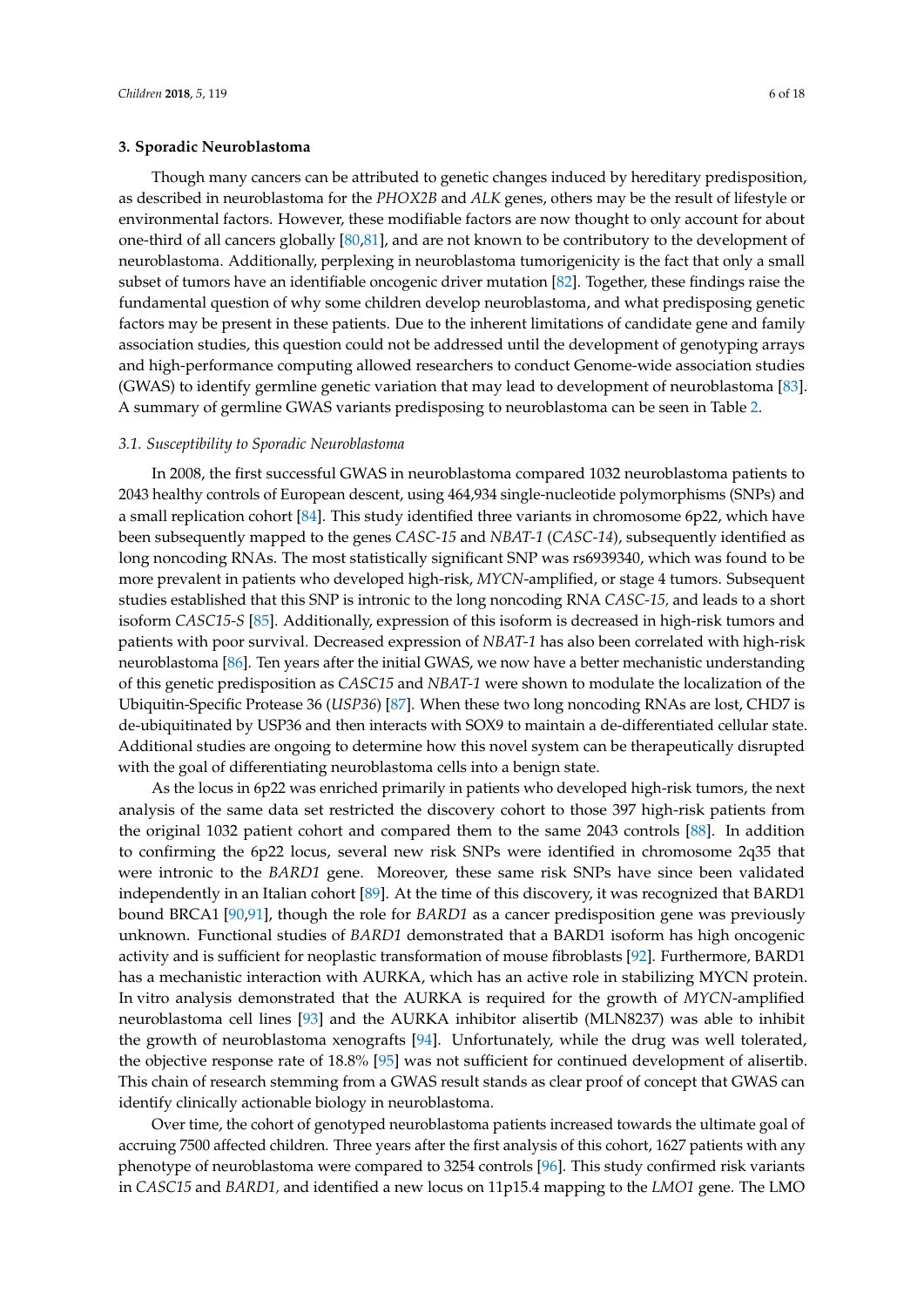family of genes had been previously implicated in the development of leukemia and breast cancer [\[97\]](#page-15-5), but this was the first time *LMO1* had been linked to neuroblastoma. The variant allele, rs110419, found in 55% of neuroblastoma patients compared to 45% in healthy controls, results in a gain of function mutation that increases *LMO1* expression [\[96\]](#page-15-4). In a zebrafish model of neuroblastoma, increased LMO1 synergizes with MYCN to promote tumorigenesis of aggressive phenotype neuroblastoma [\[98\]](#page-15-6). Further fine mapping and functional analysis then identified the protective variant SNP rs2168101  $G > T$  to be more prevalent in healthy controls (31.3%) compared to neuroblastoma cases (24.2%, OR 0.65). This protective variant is located in a superenhancer element of *LMO1* and the nucleotide conversion alters a GATA binding site, preventing the binding of multiple transcription factors which would otherwise lead to a malignant expression pattern [\[99\]](#page-15-7).

Using a similar approach to what had been previously reported for the subgroup of high-risk tumors, the 574 low-risk patients were extracted from the larger cohort of 1627 neuroblastoma patients, and compared to 1722 controls matched 3:1 [\[100\]](#page-15-8). This GWAS led to the identification of one susceptibility SNP in *DUSP12,* and three SNPs in *HSD17B12,* statistically associated with the development of low-risk neuroblastoma [\[100\]](#page-15-8). Additional testing identified *DDX4* and *IL31RA* as having interactions at the gene/variant level, suggesting that these variants also predispose children to low-risk neuroblastoma. While the mechanisms underlying these associations are not yet well understood, these findings again highlight the differing genetic underpinnings of high- and low-risk disease.

As the cohort of neuroblastoma genotyping grew, it became possible to identify variants with lower allele frequencies that were associated with the development of neuroblastoma. In 2012, Diskin et al. conducted a GWAS comparing a discovery cohort of 2101 patients, twice as many cases than four years prior, to 4202 European controls [\[101\]](#page-15-9). While confirming the previous findings already described, the investigators identified new risk variants in *HACE1* and *LIN28B* that were associated with the development of neuroblastoma. Of note, this was the first GWAS in neuroblastoma to evaluate an African American cohort, confirming predisposition SNPs in *HACE1* and identifying a trend towards significance for those in *LIN28B*. Additionally, even though it was in validation analysis, this was also the first neuroblastoma GWAS to impute SNPs based on phase 1 of the 1000 Genomes Project [\[102\]](#page-15-10). While *HACE1* has been documented as a tumor suppressor in many cancers including neuroblastoma [\[103\]](#page-15-11), the exact function of this gene and the associated variant have yet to be fully elucidated. In contrast, *LIN28B* has been shown to be overexpressed in high-risk neuroblastoma, leading to increased *MYCN* expression and stabilization by both inhibiting the miRNA let-7, and increasing *RAN* and *AURKA* expression [\[104,](#page-15-12)[105\]](#page-15-13).

Subsequently, this set of 2101 Caucasian patients was again compared to the same controls [\[106\]](#page-15-14). Due to advances in imputation and the availability of the 1000 Genomes phase 1 v3 release [\[107\]](#page-15-15), it was possible to evaluate almost eight million SNPs, verifying previously identified loci and identifying new variants in the *CPZ, MLF1,* and *RSRC1s* genes. Combining these data with additional proteomic analysis also identified variants in *NEFL* that predispose children to developing high-risk neuroblastoma [\[108\]](#page-15-16). Capasso et al. also further analyzed this 2101 patient cohort and found a functional variant in *CDKN1B* that was associated with neuroblastoma risk [\[109\]](#page-16-0). Evaluation of copy number variants between cases and controls furthermore identified variation at 1q21.1 in the *NBPF23* gene as another predisposing factor to neuroblastoma [\[110\]](#page-16-1).

Recent efforts to better understand neuroblastoma tumor biology using next-generation sequencing of somatic tissue has also yielded new insights into predisposing germline variation from the peripheral blood. Several studies have reported a number of rare germline variants in neuroblastoma patients. The first such analysis by Pugh et al. found variants in *CHEK2*, *PINK1*, *PALB2*, and *BARD1* [\[82\]](#page-14-11). Subsequent studies identified pathogenic germline variation in *APC* and *BRCA2* [\[111\]](#page-16-2) and *SMARCA4* [\[112\]](#page-16-3). Despite these interesting findings, the extent to which these rare germline variants contribute to the development of neuroblastoma has yet to be fully ascertained.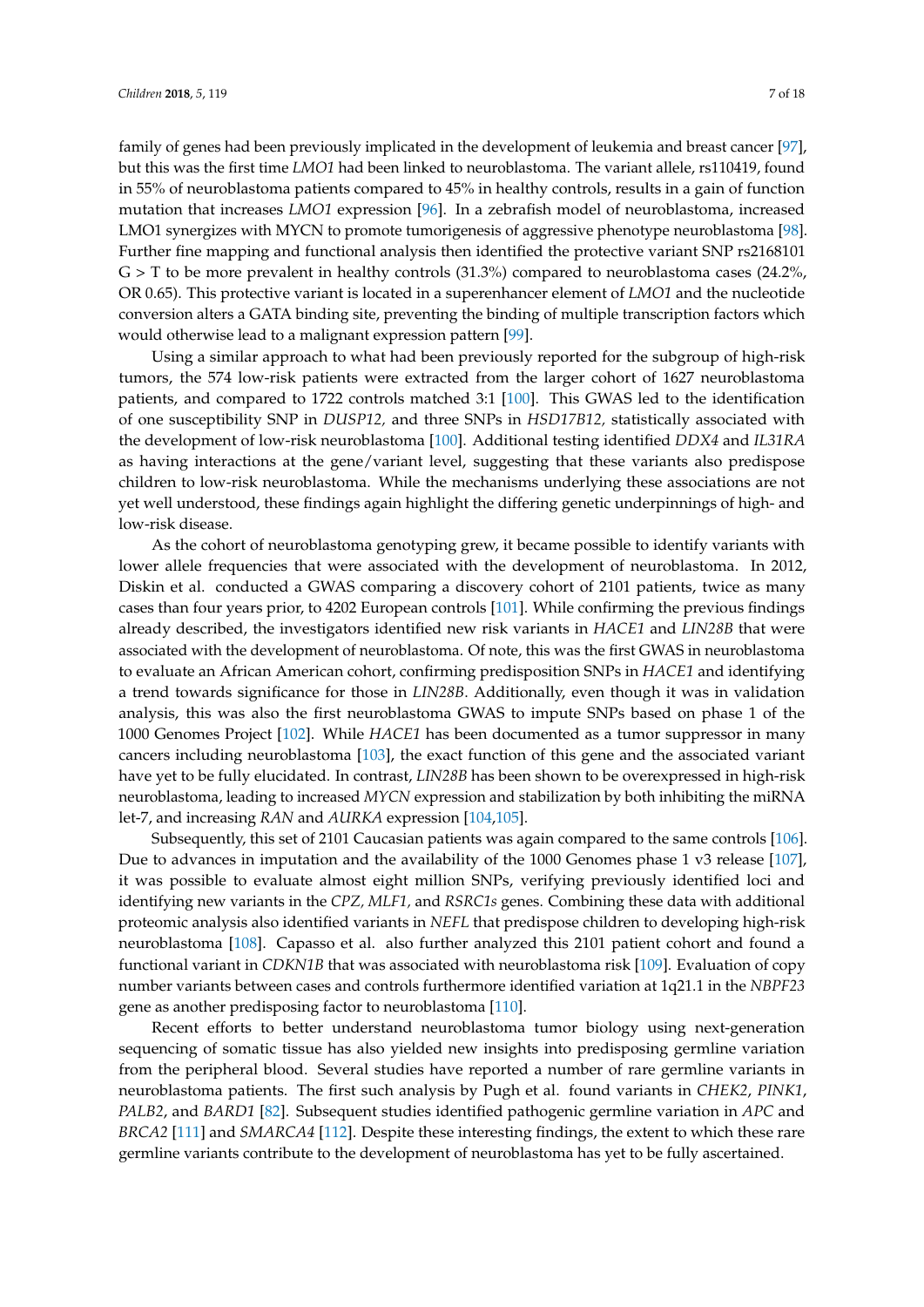genomic analysis.

## *3.2. Predisposition to Neuroblastoma Genotypes*

The entirety of the studies reported to this point evaluated predisposition to any type of neuroblastoma or more narrowly focusing on the development of low- or high-risk disease. A recent report by Hungate et al. tested the hypothesis that in addition to phenotypic risk group, germline susceptibility loci are also associated with neuroblastoma genotype. Specifically, the hypothesis was that the development of *MYCN*-amplification in neuroblastoma cells and these loci would be different than those that predisposed patients to *MYCN*-nonamplified high-risk neuroblastoma [\[113\]](#page-16-4). Approximately 50% of high-risk patients have *MYCN*-amplified tumors, and while all tumors classified as high-risk are clinically aggressive, it is well known that the biology of *MYCN*-amplified and *MYCN*-nonamplified high-risk neuroblastoma are disparate [\[114](#page-16-5)[,115\]](#page-16-6). This study implemented a unique case/control distribution, comparing patients with *MYCN*-amplified tumors to patients who developed non-high-risk neuroblastoma and then evaluating these results in conjunction with a second analysis of patients with *MYCN*-nonamplified high-risk disease, compared to the same controls. In this analysis of over ten million SNPs, rs80059929, which is intronic to *KIF15*, was found to be significantly associated with the development of *MYCN*-amplified, high-risk disease and not with *MYCN*-nonamplified high-risk disease. Additionally, while previously reported variants in *BARD1* appeared to confer risk of developing high-risk disease in general, those in *LMO1* were only associated with the development of *MYCN*-nonamplified, high-risk tumors. These results highlight

Shortly after these results were published, Chang et al. evaluated 113 patients with high-risk disease and loss of 11q, a genomic feature common in *MYCN*-nonamplified patients with poor outcomes [\[1\]](#page-10-0), comparing them to 5109 Caucasian controls [\[116\]](#page-16-7). Three SNPs, the most significant being rs10895322, were identified in *MMP20* that were not significant when comparing patients with *MYCN*-amplified tumors to the same controls. Loci at *BARD1* and *LMO1* were also associated with development of MYCN-nonamplified high-risk tumors, similar to previous analysis of this subgroup.

potential to uncover a deeper understanding of cancer biology by utilizing alternate approaches to

## **Candidate Gene(s) Variant \* Genomic Location** *TP53* [\[63\]](#page-13-4) rs35850753 17p13.1 *CASC-15 and NBAT-1* [\[84\]](#page-14-13) rs6939340 6p22 *BARD1* [\[88\]](#page-14-17) rs6435862 2q35 *LMO1* [\[96\]](#page-15-4) rs2168101 11p15.4<br> *PUSP12* [100] rs1027702 1q23.3 *DUSP12* [\[100\]](#page-15-8) rs1027702 *DDX4* [\[100\]](#page-15-8) rs2619046 5q11.2 *IL31RA* [\[100\]](#page-15-8) rs10055201 5q11.2 *HSD17B12* [\[100\]](#page-15-8) rs11037575 11p11.2 *HACE1* [\[101\]](#page-15-9) rs4336470 6q16 *LIN28B* [\[101\]](#page-15-9) rs17065417 6q16 CPZ [\[106\]](#page-15-14) rs3796727 4p16 *MLF1* [\[106\]](#page-15-14) rs6441201 3q25 *NEFL* [\[108\]](#page-15-16) rs1059111 8q21 CDKN1B [\[109\]](#page-16-0) rs34330 12p13 *KIF15* [\[113\]](#page-16-4) rs80059929 3p21.31 *MMP20* [\[116\]](#page-16-7) rs10895322 11q22.2 *SPAG16* [\[117\]](#page-16-8) rs1033069 2q34

<span id="page-7-0"></span>**Table 2.** Germline variants that increase risk of developing neuroblastoma.

\* Most significant single-nucleotide polymorphisms (SNPs).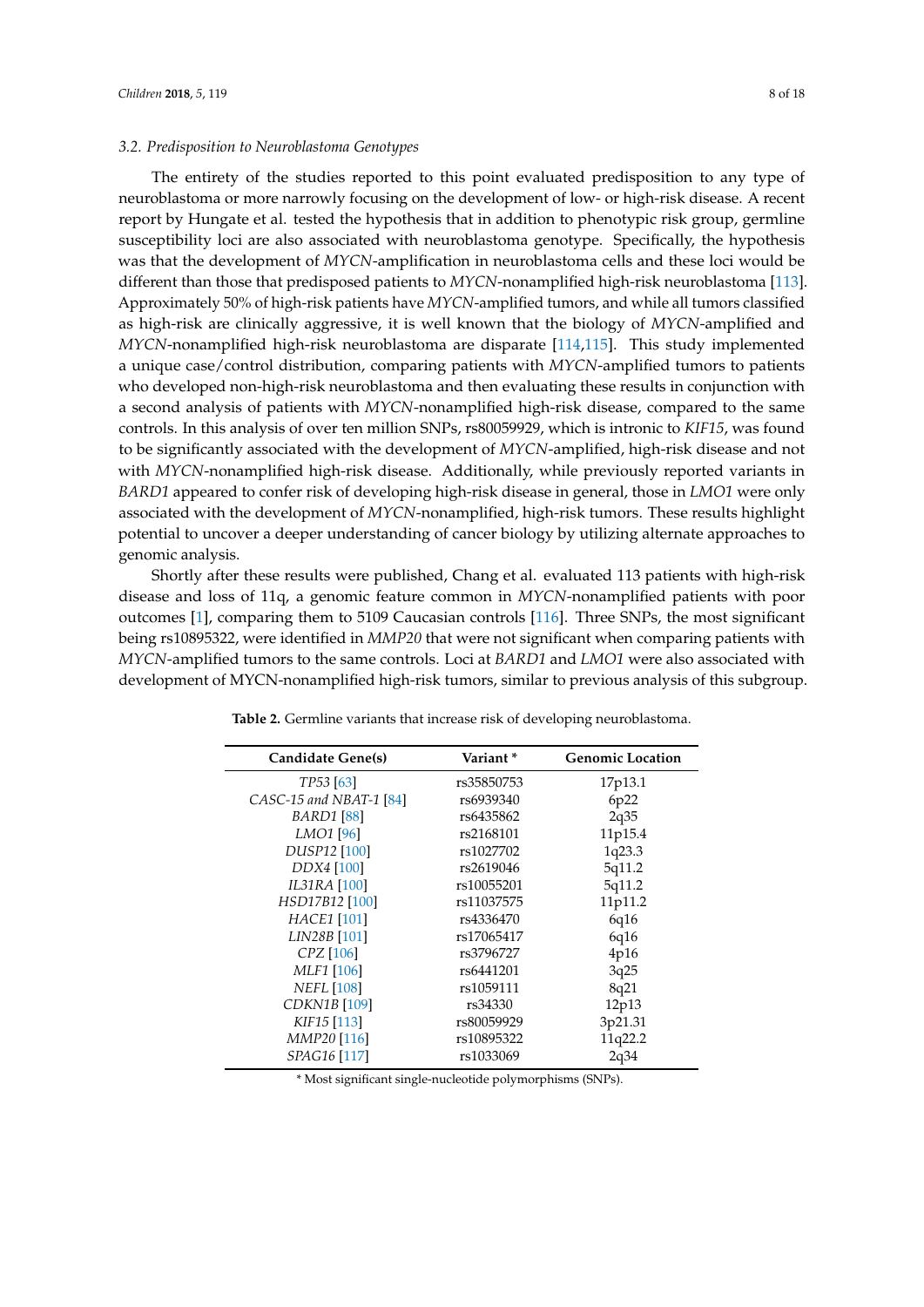## **4. Future Directions**

## *4.1. Germline Genetics Predisposing to Adverse Events*

In addition to genetics predisposing children to developing neuroblastoma, additional efforts have uncovered whether germline genetics can also predispose patients to specific adverse events, such as treatment failure and the development of second cancers. Using Epstein–Barr Virus, immortalized lymphoblastoid cell lines treated with the cyclophosphamide derivative phosphoramide mustard, researchers identified two linked SNPs, rs9908694 and rs1453560, that were associated with resistance to therapy. Using a validation in a cohort of 2709 neuroblastoma patients, these SNPs were also significantly associated with decreased event-free survival (*p* = 0.01). rs9908694 is intronic to *IKZF3*, although the functional role of this variant remains to be elucidated. Additional studies are ongoing to determine if these or other SNPs are associated with survival in larger COG trials.

Epidemiologic studies have determined that neuroblastoma patients develop second malignant neoplasms (SMNs) at much higher rates than population controls [\[118\]](#page-16-9). Additionally, low-risk patients who received little to no chemotherapy or radiation also develop SMNs at increased rates, suggesting there may be additional genetic risk factors for this outcome beyond those described for conventional cytotoxic treatments [\[119\]](#page-16-10). Indeed, this hypothesis has been tested and validated in other tumor types [\[120\]](#page-16-11). To evaluate this question in neuroblastoma, data from the INRG Database were mined for patients who developed a second malignancy and had genotyping information to compare to similar patients who did not develop this outcome [\[121\]](#page-16-12). Using a candidate SNP approach, variants in two DNA repair genes *XRCC3* (rs861539) and *MSH2* (rs17036651) were identified as having the potential to predispose patients to developing second malignant neoplasms. However, these findings still require validation in larger cohorts.

#### *4.2. Beyond Caucasians in Sporadic Neuroblastoma*

To date, most GWAS in neuroblastoma has been restricted to patients of European decent. We do know, however, that African American and Native American patients are more likely to have high-risk neuroblastoma and worse event-free survival compared to Caucasians [\[122\]](#page-16-13). This suggests that different ethnic and racial groups are likely to have unique predisposing genetic factors [\[123](#page-16-14)[,124\]](#page-16-15). Furthermore, deficiencies of understanding the differences in genetic predispositions between ethnicities can lead to unsuccessful applications of genomics in the clinic [\[125,](#page-16-16)[126\]](#page-16-17). While some studies in neuroblastoma have used an African American cohort to validate findings from Caucasians [\[99](#page-15-7)[,101,](#page-15-9)[127\]](#page-17-0), primary genome-wide analyses of race and ethnicities other than Caucasians have been sparse. This is in part because of the difficulties assembling a large non-Caucasian neuroblastoma cohort in the United States and, until recently, limited availability of haplotype blocks for non-Caucasians. Despite these challenges, Gamazon et al. performed a candidate SNP evaluation comparing 310 African American patients to 2709 neuroblastoma patients of European decent [\[117\]](#page-16-8). This analysis identified a novel variant in *SPAG16* that is significantly more common in African American children who developed high-risk neuroblastoma and rarely present in Caucasians. Furthermore, this variant was also associated with worse event-free survival ( $p = 0.007$ ) and incorporation of this genotype into a Cox model of outcome negates the difference in survival previously observed between racial/ethnic groups. Additionally, a cohort of southern Chinese patients have been evaluated to validate specific neuroblastoma predisposition variants [\[128\]](#page-17-1). However, despite almost 1000 patients in the cohort, a true GWAS of this population has not been reported and risk variants specific to this population have yet to be identified. Overall predisposing factors to developing neuroblastoma in patients of non-European decent should be a priority for the field as these studies may find additional biologic features of this disease.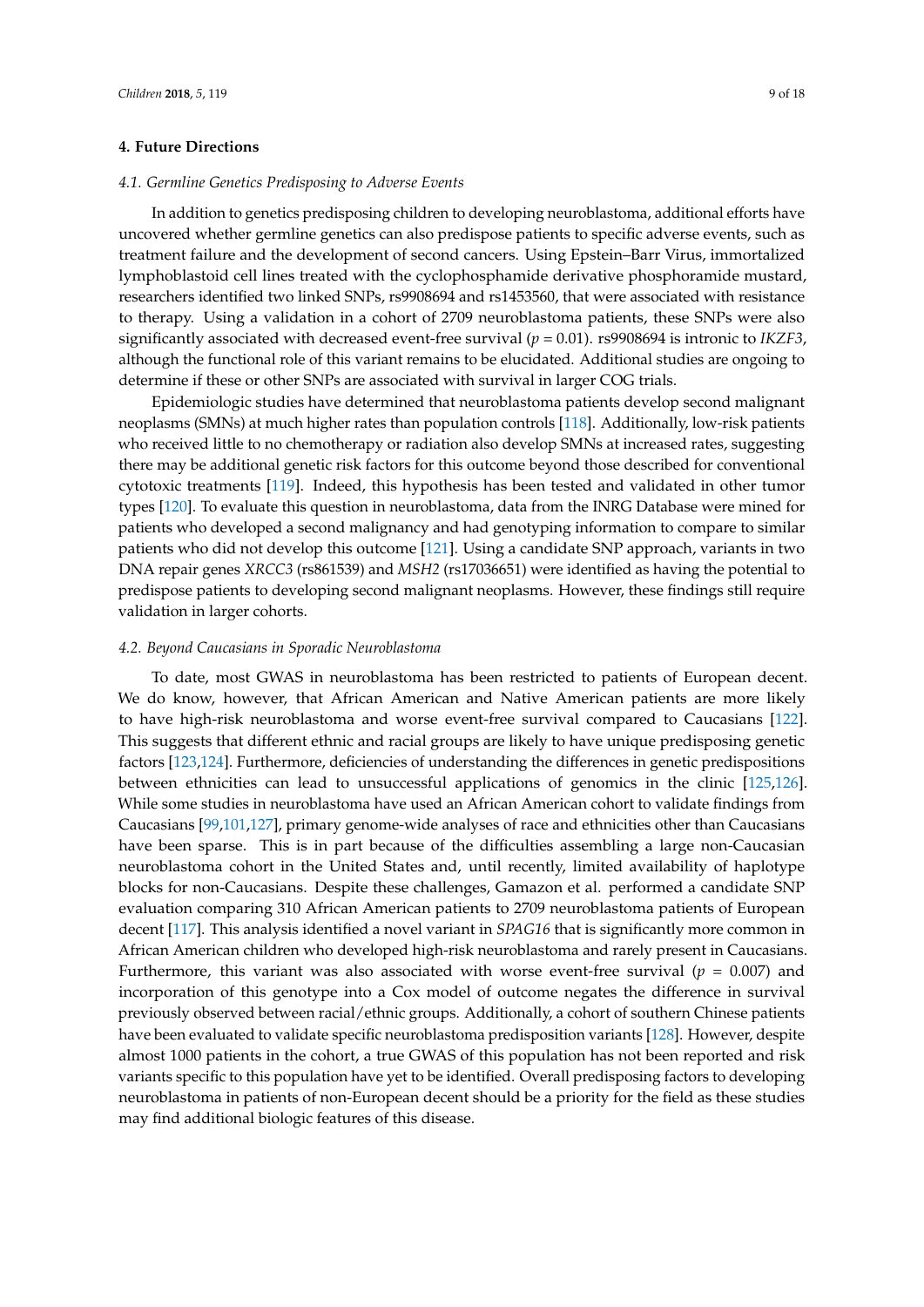## *4.3. Collaboration with Therapeutic and Technological Advances*

Insights into both familial and sporadic cases of neuroblastoma have led to an improved understanding of the fundamental biology that promotes neuroblastoma tumorigenesis. These discoveries continue to drive hypotheses for clinical translation and have generated avenues for targeted therapeutic development. Targeted therapies have been developed for ALK+ neuroblastoma and others are in development for many of the genetic aberrations described. In addition to the phase 3 trial evaluating crizotinib in newly diagnosed patients (NCT03126916), there is the recently closed phase 2 study combining crizotinib with conventional chemotherapy in pediatric solid tumors and anaplastic large-cell lymphoma (NCT01606878). Newer generations of ALK inhibitors such as ceritinib and lorlatinib, which can overcome resistance to crizotinib, are also under investigation (NCT03107988 and NCT01742286). Although these trials focus on children already diagnosed with neuroblastoma, it is also conceivable that children diagnosed with a germline ALK mutation early in life could benefit from regular screening for neuroblastoma and early initiation of an ALK inhibitor may be warranted.

Recognizing the need to direct more funds towards understanding genetic predispositions to pediatric diseases, the Gabriella Miller Kids First Research Act was signed in 2014. The law eliminates taxpayer dollars from financing presidential campaigns and party conventions, instead directing these funds into an approximately 126 million-dollar, 10-year pediatric research initiative through the National Institutes of Health (NIH). Since it launched in 2015, more than 18,000 samples from patients and their families have been collected and sequencing data is publicly available for more than 2000 patients in the database of Genotypes and Phenotypes (dbGaP). This fund is currently providing support to sequence 563 neuroblastoma patients and their parents. The impact of the Gabriella Miller Kids First Program is likely to be vast and represents another exciting collaborative environment to further our understanding of the genetic basis of pediatric cancer as a whole.

Massively paralleled genomic technologies, such as whole exome and whole genome sequencing, have improved and become more affordable, leading to massive amounts of data that are often siloed within institutions and difficult to compare between data sets. This is true not only for analysis of tumor tissue, but also for germline variance as demonstrated by the Gabriella Miller project. Issues of interoperability and data harmonization between studies have necessitated the recent development of data commons to house, merge, and serve these genomic data to researchers. To date, the largest such effort is the Genomic Data Commons (GDC), sponsored by the NIH and the National Cancer Institute (NCI). This data commons contains raw and processed somatic and germline genomic data linked to clinical and histological information from NCI-funded projects [\[129\]](#page-17-2). Neuroblastoma is fundamentally a rare disease, and pooling information in this manner allows researchers to have the sample sizes required to detect important biology from germline sequencing data [\[129\]](#page-17-2).

While the GDC currently hosts data for neuroblastoma and other pediatric and adult tumors, neuroblastoma has long led the field in these types of efforts. The INRG database has been collating and harmonizing clinical data for almost a decade [\[6\]](#page-10-5). As the database has grown to over 20,000 neuroblastoma patients treated worldwide, efforts have been undertaken to link these rich clinical data to available genomic datasets. Germline genetics are available on a large subset of these patients allowing researchers to more readily link germline variation with clinical phenotype and genotype. Recognizing the importance of such efforts, additional pediatric oncology disease groups such as soft tissue sarcoma and germ cell tumors have begun to form their own data commons to better harness the power of combining genomic datasets. These efforts underscore the importance of data sharing within the scientific community to advance the care for children with neuroblastoma and identify those who may be predisposed to the disease.

## **5. Conclusions**

Despite considerable advances in classification and treatment of neuroblastoma, our understanding of the genetic causes of neuroblastoma is still modest, and we struggle to clinically identify which children are at highest risk of the disease. While the full genetic underpinnings of neuroblastoma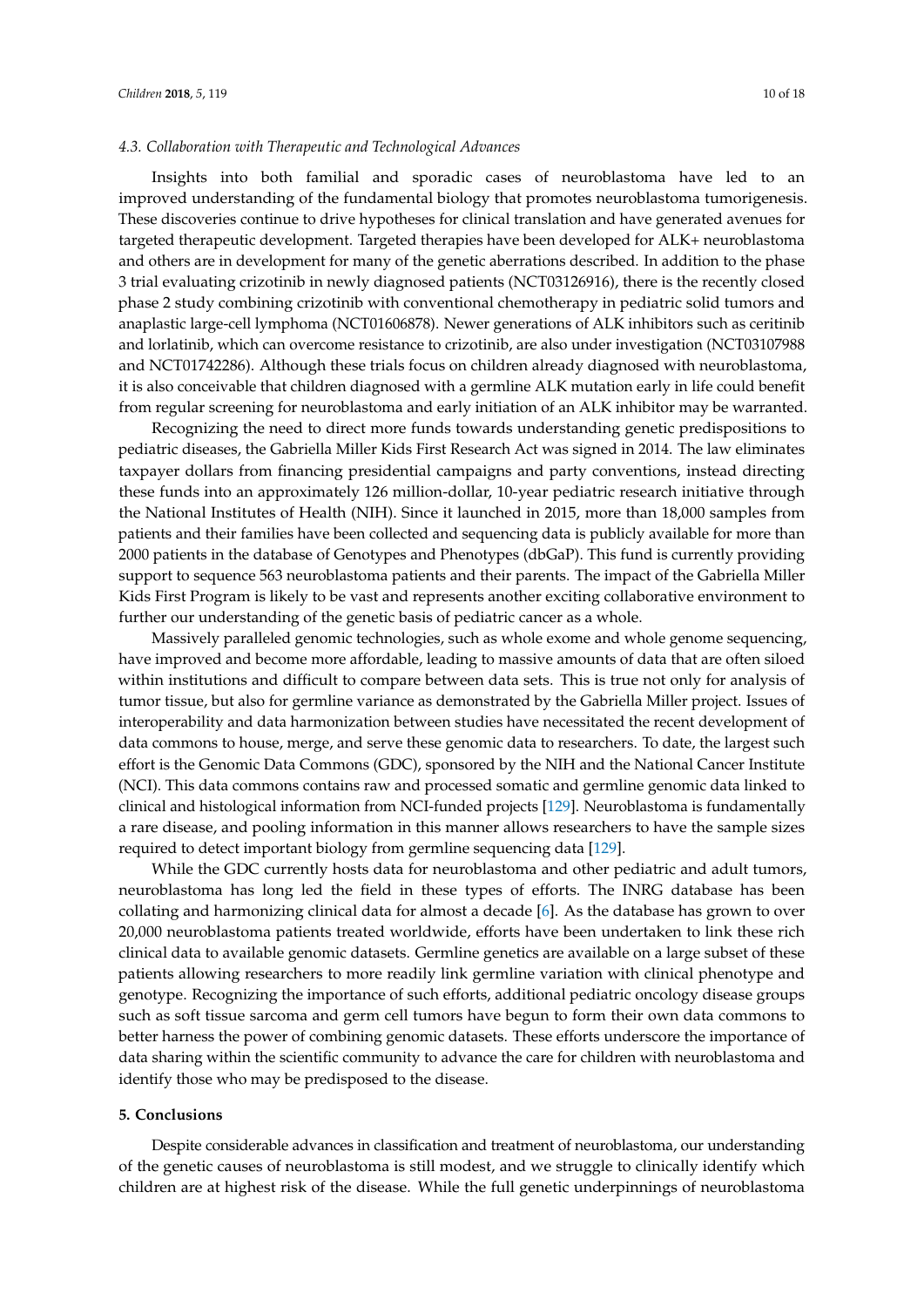have yet to be fully elucidated, meaningful progress has been made. The development of new technologies and laboratory methods, combined with improved data sharing, is sure to deliver many more discoveries, allowing for an ever-greater understanding of the genetic complexity of the disease. Ultimately, this knowledge must be applied towards the goal of curing children with neuroblastoma with minimal therapeutic toxicity.

**Author Contributions:** Conceptualization, E.K.B. and M.A.A.; Writing—Original Draft Preparation, E.K.B. and M.A.A.; Writing—Review & Editing E.K.B. and M.A.A.; Visualization, E.K.B. and M.A.A.

**Funding:** This research was supported in part by the Conquer Cancer Foundation, Cancer Research Foundation, and NIH Grant Numbers K12CA139160 and K08CA226237 (MAA). The contents are solely the responsibility of the authors and do not necessarily represent the official views of the NIH.

**Conflicts of Interest:** The authors declare no conflict of interest. The founding sponsors had no role in the design of the study; in the collection, analyses, or interpretation of data; in the writing of the manuscript, and in the decision to publish the results.

## **References**

- <span id="page-10-0"></span>1. Matthay, K.K.; Maris, J.M.; Schleiermacher, G.; Nakagawara, A.; Mackall, C.L.; Diller, L.; Weiss, W.A. Neuroblastoma. *Nat. Rev. Dis. Primers* **2016**, *2*, 16078. [\[CrossRef\]](http://dx.doi.org/10.1038/nrdp.2016.78) [\[PubMed\]](http://www.ncbi.nlm.nih.gov/pubmed/27830764)
- <span id="page-10-1"></span>2. Smith, M.A.; Seibel, N.L.; Altekruse, S.F.; Ries, L.A.; Melbert, D.L.; O'Leary, M.; Smith, F.O.; Reaman, G.H. Outcomes for children and adolescents with cancer: Challenges for the twenty-first century. *J. Clin. Oncol.* **2010**, *28*, 2625–2634. [\[CrossRef\]](http://dx.doi.org/10.1200/JCO.2009.27.0421) [\[PubMed\]](http://www.ncbi.nlm.nih.gov/pubmed/20404250)
- <span id="page-10-2"></span>3. Baker, D.L.; Schmidt, M.L.; Cohn, S.L.; Maris, J.M.; London, W.B.; Buxton, A.; Stram, D.; Castleberry, R.P.; Shimada, H.; Sandler, A.; et al. Outcome after reduced chemotherapy for intermediate-risk neuroblastoma. *N. Engl. J. Med.* **2010**, *363*, 1313–1323. [\[CrossRef\]](http://dx.doi.org/10.1056/NEJMoa1001527) [\[PubMed\]](http://www.ncbi.nlm.nih.gov/pubmed/20879880)
- <span id="page-10-4"></span>4. Pinto, N.R.; Applebaum, M.A.; Volchenboum, S.L.; Matthay, K.K.; London, W.B.; Ambros, P.F.; Nakagawara, A.; Berthold, F.; Schleiermacher, G.; Park, J.R.; et al. Advances in risk classification and treatment strategies for neuroblastoma. *J. Clin. Oncol.* **2015**, *33*, 3008–3017. [\[CrossRef\]](http://dx.doi.org/10.1200/JCO.2014.59.4648) [\[PubMed\]](http://www.ncbi.nlm.nih.gov/pubmed/26304901)
- <span id="page-10-3"></span>5. Nuchtern, J.G.; London, W.B.; Barnewolt, C.E.; Naranjo, A.; McGrady, P.W.; Geiger, J.D.; Diller, L.; Schmidt, M.L.; Maris, J.M.; Cohn, S.L.; et al. A prospective study of expectant observation as primary therapy for neuroblastoma in young infants a children's oncology group study. *Ann. Surg.* **2012**, *256*, 573–580. [\[CrossRef\]](http://dx.doi.org/10.1097/SLA.0b013e31826cbbbd) [\[PubMed\]](http://www.ncbi.nlm.nih.gov/pubmed/22964741)
- <span id="page-10-5"></span>6. Cohn, S.L.; Pearson, A.D.; London, W.B.; Monclair, T.; Ambros, P.F.; Brodeur, G.M.; Faldum, A.; Hero, B.; Iehara, T.; Machin, D.; et al. The international neuroblastoma risk group (INRG) classification system: An INRG task force report. *J. Clin. Oncol.* **2009**, *27*, 289–297. [\[CrossRef\]](http://dx.doi.org/10.1200/JCO.2008.16.6785) [\[PubMed\]](http://www.ncbi.nlm.nih.gov/pubmed/19047291)
- <span id="page-10-6"></span>7. Monclair, T.; Brodeur, G.M.; Ambros, P.F.; Brisse, H.J.; Cecchetto, G.; Holmes, K.; Kaneko, M.; London, W.B.; Matthay, K.K.; Nuchtern, J.G.; et al. The international neuroblastoma risk group (INRG) staging system: An INRG task force report. *J. Clin. Oncol.* **2009**, *27*, 298–303. [\[CrossRef\]](http://dx.doi.org/10.1200/JCO.2008.16.6876) [\[PubMed\]](http://www.ncbi.nlm.nih.gov/pubmed/19047290)
- <span id="page-10-7"></span>8. Look, A.T.; Hayes, F.A.; Shuster, J.J.; Douglass, E.C.; Castleberry, R.P.; Bowman, L.C.; Smith, E.I.; Brodeur, G.M. Clinical relevance of tumor cell ploidy and N-*myc* gene amplification in childhood neuroblastoma: A pediatric oncology group study. *J. Clin. Oncol.* **1991**, *9*, 581–591. [\[CrossRef\]](http://dx.doi.org/10.1200/JCO.1991.9.4.581) [\[PubMed\]](http://www.ncbi.nlm.nih.gov/pubmed/2066755)
- <span id="page-10-8"></span>9. Schwab, M.; Varmus, H.E.; Bishop, J.M. Human N-*myc* gene contributes to neoplastic transformation of mammalian cells in culture. *Nature* **1985**, *316*, 160–162. [\[CrossRef\]](http://dx.doi.org/10.1038/316160a0) [\[PubMed\]](http://www.ncbi.nlm.nih.gov/pubmed/4040214)
- 10. Schwab, M.; Alitalo, K.; Klempnauer, K.-H.; Varmus, H.E.; Bishop, J.M.; Gilbert, F.; Brodeur, G.; Goldstein, M.; Trent, J. Amplified DNA with limited homology to *myc* cellular oncogene is shared by human neuroblastoma cell lines and a neuroblastoma tumour. *Nature* **1983**, *305*, 245–248. [\[CrossRef\]](http://dx.doi.org/10.1038/305245a0) [\[PubMed\]](http://www.ncbi.nlm.nih.gov/pubmed/6888561)
- 11. Brodeur, G.M.; Seeger, R.C.; Schwab, M.; Varmus, H.E.; Bishop, J.M. Amplification of N-*myc* in untreated human neuroblastomas correlates with advanced disease stage. *Science* **1984**, *224*, 1121–1124. [\[CrossRef\]](http://dx.doi.org/10.1126/science.6719137) [\[PubMed\]](http://www.ncbi.nlm.nih.gov/pubmed/6719137)
- <span id="page-10-9"></span>12. Seeger, R.C.; Brodeur, G.M.; Sather, H.; Dalton, A.; Siegel, S.E.; Wong, K.Y.; Hammond, D. Association of multiple copies of the N-*myc* oncogene with rapid progression of neuroblastomas. *N. Engl. J. Med.* **1985**, *313*, 1111–1116. [\[CrossRef\]](http://dx.doi.org/10.1056/NEJM198510313131802) [\[PubMed\]](http://www.ncbi.nlm.nih.gov/pubmed/4047115)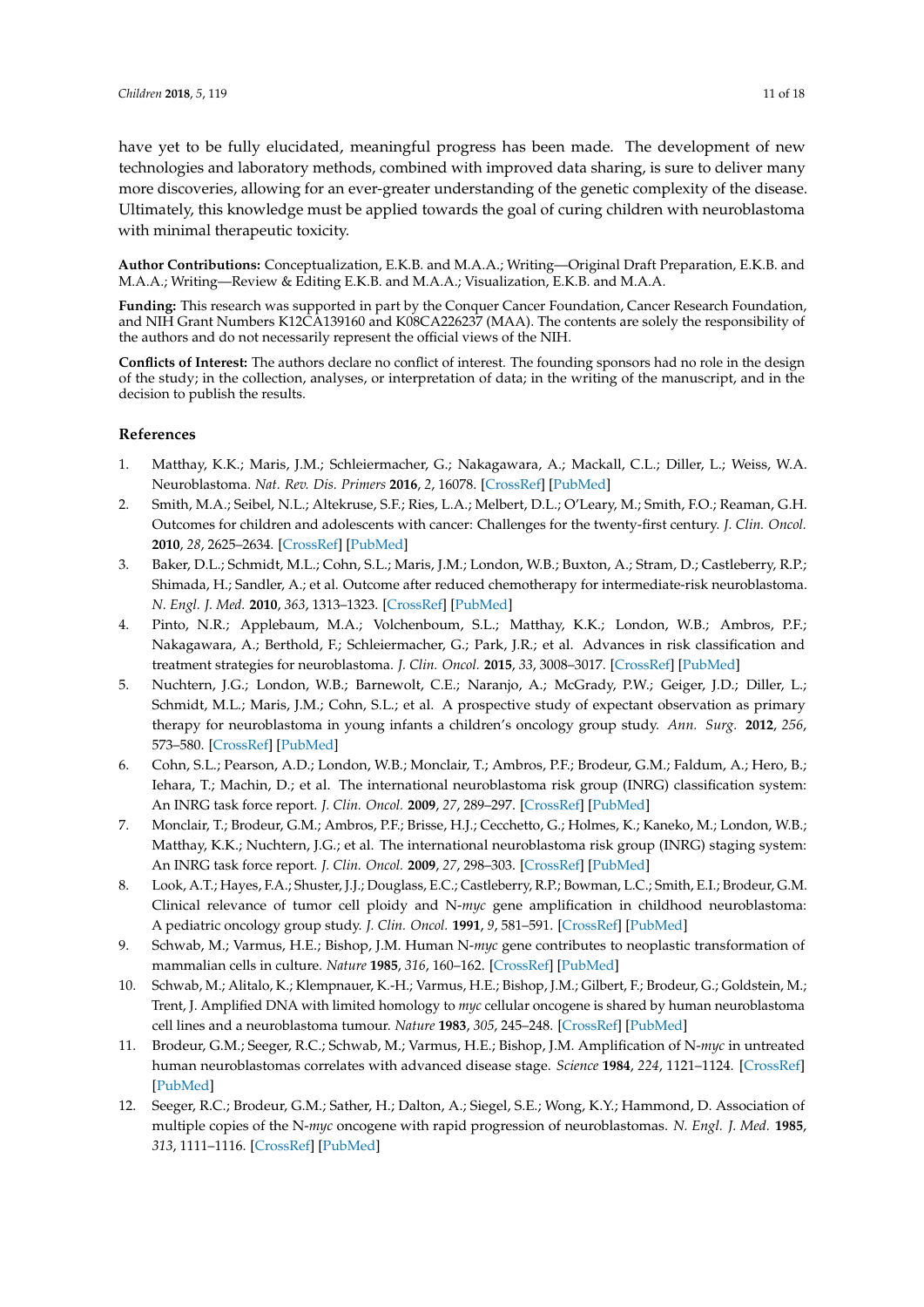- <span id="page-11-0"></span>13. Look, A.T.; Hayes, F.A.; Nitschke, R.; McWilliams, N.B.; Green, A.A. Cellular DNA content as a predictor of response to chemotherapy in infants with unresectable neuroblastoma. *N. Engl. J. Med.* **1984**, *311*, 231–235. [\[CrossRef\]](http://dx.doi.org/10.1056/NEJM198407263110405) [\[PubMed\]](http://www.ncbi.nlm.nih.gov/pubmed/6738617)
- <span id="page-11-1"></span>14. Oppedal, B.R.; Storm-Mathisen, I.; Lie, S.O.; Brandtzaeg, P. Prognostic factors in neuroblastoma. Clinical, histopathologic, and immunohistochemical features and DNA ploidy in relation to prognosis. *Cancer* **1988**, *62*, 772–780. [\[CrossRef\]](http://dx.doi.org/10.1002/1097-0142(19880815)62:4<772::AID-CNCR2820620422>3.0.CO;2-U)
- <span id="page-11-2"></span>15. Fong, C.T.; Dracopoli, N.C.; White, P.S.; Merrill, P.T.; Griffith, R.C.; Housman, D.E.; Brodeur, G.M. Loss of heterozygosity for the short arm of chromosome 1 in human neuroblastomas: Correlation with N-*myc* amplification. *Proc. Natl. Acad. Sci. USA* **1989**, *86*, 3753–3757. [\[CrossRef\]](http://dx.doi.org/10.1073/pnas.86.10.3753) [\[PubMed\]](http://www.ncbi.nlm.nih.gov/pubmed/2566996)
- 16. Bown, N.; Cotterill, S.; Lastowska, M.; O'Neill, S.; Pearson, A.D.; Plantaz, D.; Meddeb, M.; Danglot, G.; Brinkschmidt, C.; Christiansen, H.; et al. Gain of chromosome arm 17q and adverse outcome in patients with neuroblastoma. *N. Engl. J. Med.* **1999**, *340*, 1954–1961. [\[CrossRef\]](http://dx.doi.org/10.1056/NEJM199906243402504) [\[PubMed\]](http://www.ncbi.nlm.nih.gov/pubmed/10379019)
- <span id="page-11-3"></span>17. Guo, C.; White, P.S.; Weiss, M.J.; Hogarty, M.D.; Thompson, P.M.; Stram, D.O.; Gerbing, R.; Matthay, K.K.; Seeger, R.C.; Brodeur, G.M.; et al. Allelic deletion at 11q23 is common in *MYCN* single copy neuroblastomas. *Oncogene* **1999**, *18*, 4948–4957. [\[CrossRef\]](http://dx.doi.org/10.1038/sj.onc.1202887) [\[PubMed\]](http://www.ncbi.nlm.nih.gov/pubmed/10490829)
- <span id="page-11-4"></span>18. Kaat, D.; Frank, S. Epigenetic regulation of neuroblastoma development. *Cell Tissue Res.* **2018**, *372*, 309–324.
- 19. Olsson, M.; Beck, S.; Kogner, P.; Martinsson, T.; Carén, H. Genome-wide methylation profiling identifies novel methylated genes in neuroblastoma tumors. *Epigenetics* **2016**, *11*, 74–84. [\[CrossRef\]](http://dx.doi.org/10.1080/15592294.2016.1138195) [\[PubMed\]](http://www.ncbi.nlm.nih.gov/pubmed/26786290)
- 20. Schleiermacher, G.; Mosseri, V.; London, W.B.; Maris, J.M.; Brodeur, G.M.; Attiyeh, E.; Haber, M.; Khan, J.; Nakagawara, A.; Speleman, F.; et al. Segmental chromosomal alterations have prognostic impact in neuroblastoma: A report from the INRG project. *Br. J. Cancer* **2012**, *107*, 1418–1422. [\[CrossRef\]](http://dx.doi.org/10.1038/bjc.2012.375) [\[PubMed\]](http://www.ncbi.nlm.nih.gov/pubmed/22976801)
- 21. Decock, A.; Ongenaert, M.; Cannoodt, R.; Verniers, K.; De Wilde, B.; Laureys, G.; Van Roy, N.; Berbegall, A.P.; Bienertova-Vasku, J.; Bown, N. Methyl-CpG-binding domain sequencing reveals a prognostic methylation signature in neuroblastoma. *Oncotarget* **2016**, *7*, 1960–1972. [\[CrossRef\]](http://dx.doi.org/10.18632/oncotarget.6477) [\[PubMed\]](http://www.ncbi.nlm.nih.gov/pubmed/26646589)
- <span id="page-11-5"></span>22. Westermann, F.; Schwab, M. Genetic parameters of neuroblastomas. *Cancer Lett.* **2002**, *184*, 127–147. [\[CrossRef\]](http://dx.doi.org/10.1016/S0304-3835(02)00199-4)
- <span id="page-11-6"></span>23. Chatten, J.; Voorhess, M.L. Familial neuroblastoma. *N. Engl. J. Med.* **1967**, *277*, 1230–1236. [\[CrossRef\]](http://dx.doi.org/10.1056/NEJM196712072772304) [\[PubMed\]](http://www.ncbi.nlm.nih.gov/pubmed/6058612)
- <span id="page-11-7"></span>24. Wong, K.; Hanenson, I.B.; Lampkin, B.C. Familial neuroblastoma. *Am. J. Dis. Child.* **1971**, *121*, 415–416. [\[CrossRef\]](http://dx.doi.org/10.1001/archpedi.1971.02100160085010) [\[PubMed\]](http://www.ncbi.nlm.nih.gov/pubmed/5091536)
- <span id="page-11-8"></span>25. Hardy, P.C.; Nesbit, M.E., Jr. Familial neuroblastoma: Report of a kindred with a high incidence of infantile tumors. *J. Pediatr.* **1972**, *80*, 74–77. [\[CrossRef\]](http://dx.doi.org/10.1016/S0022-3476(72)80456-6)
- <span id="page-11-9"></span>26. Knudson, A.G., Jr.; Strong, L.C. Mutation and cancer: Neuroblastoma and pheochromocytoma. *Am. J. Hum. Genet.* **1972**, *24*, 514–532. [\[PubMed\]](http://www.ncbi.nlm.nih.gov/pubmed/4340974)
- <span id="page-11-10"></span>27. Maris, J.M.; Weiss, M.J.; Mosse, Y.; Hii, G.; Guo, C.; White, P.S.; Hogarty, M.D.; Mirensky, T.; Brodeur, G.M.; Rebbeck, T.R.; et al. Evidence for a hereditary neuroblastoma predisposition locus at chromosome 16p12-13. *Cancer Res.* **2002**, *62*, 6651–6658. [\[PubMed\]](http://www.ncbi.nlm.nih.gov/pubmed/12438263)
- <span id="page-11-11"></span>28. Mosse, Y.P.; Laudenslager, M.; Longo, L.; Cole, K.A.; Wood, A.; Attiyeh, E.F.; Laquaglia, M.J.; Sennett, R.; Lynch, J.E.; Perri, P.; et al. Identification of *ALK* as a major familial neuroblastoma predisposition gene. *Nature* **2008**, *455*, 930–935. [\[CrossRef\]](http://dx.doi.org/10.1038/nature07261) [\[PubMed\]](http://www.ncbi.nlm.nih.gov/pubmed/18724359)
- <span id="page-11-12"></span>29. Janoueix-Lerosey, I.; Lequin, D.; Brugieres, L.; Ribeiro, A.; de Pontual, L.; Combaret, V.; Raynal, V.; Puisieux, A.; Schleiermacher, G.; Pierron, G.; et al. Somatic and germline activating mutations of the ALK kinase receptor in neuroblastoma. *Nature* **2008**, *455*, 967–970. [\[CrossRef\]](http://dx.doi.org/10.1038/nature07398) [\[PubMed\]](http://www.ncbi.nlm.nih.gov/pubmed/18923523)
- <span id="page-11-13"></span>30. Trochet, D.; Bourdeaut, F.; Janoueix-Lerosey, I.; Deville, A.; de Pontual, L.; Schleiermacher, G.; Coze, C.; Philip, N.; Frebourg, T.; Munnich, A.; et al. Germline mutations of the paired-like homeobox 2b (*PHOX2B*) gene in neuroblastoma. *Am. J. Hum. Genet.* **2004**, *74*, 761–764. [\[CrossRef\]](http://dx.doi.org/10.1086/383253) [\[PubMed\]](http://www.ncbi.nlm.nih.gov/pubmed/15024693)
- <span id="page-11-14"></span>31. Bourdeaut, F.; Trochet, D.; Janoueix-Lerosey, I.; Ribeiro, A.; Deville, A.; Coz, C.; Michiels, J.F.; Lyonnet, S.; Amiel, J.; Delattre, O. Germline mutations of the paired-like homeobox 2b (*PHOX2B*) gene in neuroblastoma. *Cancer Lett.* **2005**, *228*, 51–58. [\[CrossRef\]](http://dx.doi.org/10.1016/j.canlet.2005.01.055) [\[PubMed\]](http://www.ncbi.nlm.nih.gov/pubmed/15949893)
- <span id="page-11-15"></span>32. Rohrer, T.; Trachsel, D.; Engelcke, G.; Hammer, J. Congenital central hypoventilation syndrome associated with hirschsprung's disease and neuroblastoma: Case of multiple neurocristopathies. *Pediatr. Pulmonol.* **2002**, *33*, 71–76. [\[CrossRef\]](http://dx.doi.org/10.1002/ppul.10031) [\[PubMed\]](http://www.ncbi.nlm.nih.gov/pubmed/11747263)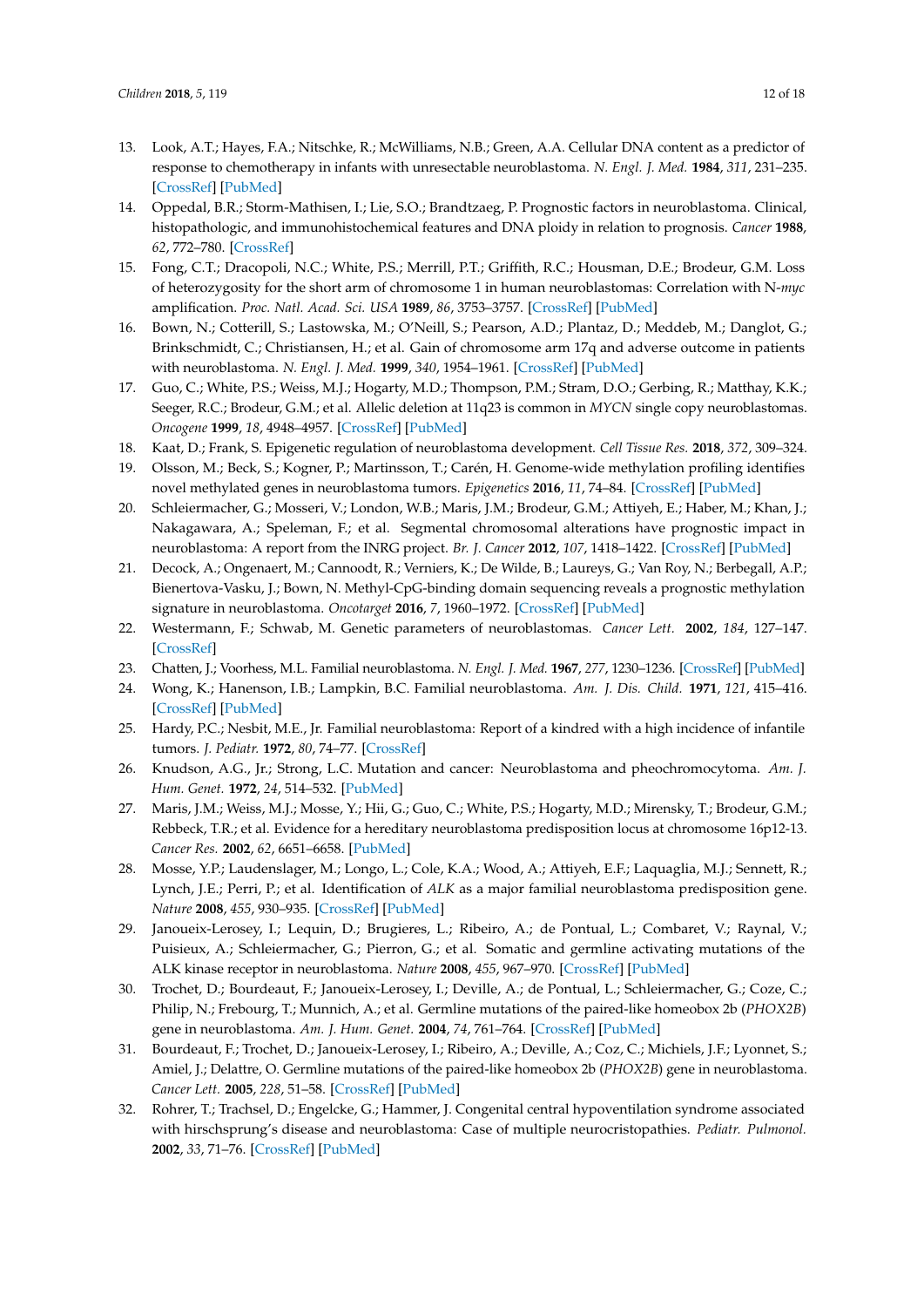- <span id="page-12-20"></span><span id="page-12-19"></span><span id="page-12-0"></span>33. Trochet, D.; Hong, S.J.; Lim, J.K.; Brunet, J.F.; Munnich, A.; Kim, K.S.; Lyonnet, S.; Goridis, C.; Amiel, J. Molecular consequences of *PHOX2B* missense, frameshift and alanine expansion mutations leading to autonomic dysfunction. *Hum. Mol. Genet.* **2005**, *14*, 3697–3708. [\[CrossRef\]](http://dx.doi.org/10.1093/hmg/ddi401) [\[PubMed\]](http://www.ncbi.nlm.nih.gov/pubmed/16249188)
- <span id="page-12-1"></span>34. Mosse, Y.P.; Laudenslager, M.; Khazi, D.; Carlisle, A.J.; Winter, C.L.; Rappaport, E.; Maris, J.M. Germline *PHOX2B* mutation in hereditary neuroblastoma. *Am. J. Hum. Genet.* **2004**, *75*, 727–730. [\[CrossRef\]](http://dx.doi.org/10.1086/424530) [\[PubMed\]](http://www.ncbi.nlm.nih.gov/pubmed/15338462)
- <span id="page-12-2"></span>35. Pattyn, A.; Morin, X.; Cremer, H.; Goridis, C.; Brunet, J.F. The homeobox gene *PHOX2B* is essential for the development of autonomic neural crest derivatives. *Nature* **1999**, *399*, 366–370. [\[CrossRef\]](http://dx.doi.org/10.1038/20700) [\[PubMed\]](http://www.ncbi.nlm.nih.gov/pubmed/10360575)
- <span id="page-12-3"></span>36. Trochet, D.; O'Brien, L.M.; Gozal, D.; Trang, H.; Nordenskjold, A.; Laudier, B.; Svensson, P.J.; Uhrig, S.; Cole, T.; Niemann, S.; et al. *PHOX2B* genotype allows for prediction of tumor risk in congenital central hypoventilation syndrome. *Am. J. Hum. Genet.* **2005**, *76*, 421–426. [\[CrossRef\]](http://dx.doi.org/10.1086/428366) [\[PubMed\]](http://www.ncbi.nlm.nih.gov/pubmed/15657873)
- <span id="page-12-4"></span>37. Berry-Kravis, E.M.; Zhou, L.; Rand, C.M.; Weese-Mayer, D.E. Congenital central hypoventilation syndrome: *PHOX2B* mutations and phenotype. *Am. J. Respir. Crit. Care Med.* **2006**, *174*, 1139–1144. [\[CrossRef\]](http://dx.doi.org/10.1164/rccm.200602-305OC) [\[PubMed\]](http://www.ncbi.nlm.nih.gov/pubmed/16888290)
- <span id="page-12-5"></span>38. Raabe, E.H.; Laudenslager, M.; Winter, C.; Wasserman, N.; Cole, K.; LaQuaglia, M.; Maris, D.J.; Mosse, Y.P.; Maris, J.M. Prevalence and functional consequence of *PHOX2B* mutations in neuroblastoma. *Oncogene* **2008**, *27*, 469–476. [\[CrossRef\]](http://dx.doi.org/10.1038/sj.onc.1210659) [\[PubMed\]](http://www.ncbi.nlm.nih.gov/pubmed/17637745)
- <span id="page-12-6"></span>39. Van Limpt, V.; Schramm, A.; van Lakeman, A.; Sluis, P.; Chan, A.; van Noesel, M.; Baas, F.; Caron, H.; Eggert, A.; Versteeg, R. The *PHOX2B* homeobox gene is mutated in sporadic neuroblastomas. *Oncogene* **2004**, *23*, 9280–9288. [\[CrossRef\]](http://dx.doi.org/10.1038/sj.onc.1208157) [\[PubMed\]](http://www.ncbi.nlm.nih.gov/pubmed/15516980)
- <span id="page-12-7"></span>40. Serra, A.; Haberle, B.; Konig, I.R.; Kappler, R.; Suttorp, M.; Schackert, H.K.; Roesner, D.; Fitze, G. Rare occurrence of *PHOX2B* mutations in sporadic neuroblastomas. *J. Pediatr. Hematol. Oncol.* **2008**, *30*, 728–732. [\[CrossRef\]](http://dx.doi.org/10.1097/MPH.0b013e3181772141) [\[PubMed\]](http://www.ncbi.nlm.nih.gov/pubmed/19011468)
- <span id="page-12-8"></span>41. Chen, Y.; Takita, J.; Choi, Y.L.; Kato, M.; Ohira, M.; Sanada, M.; Wang, L.; Soda, M.; Kikuchi, A.; Igarashi, T.; et al. Oncogenic mutations of ALK kinase in neuroblastoma. *Nature* **2008**, *455*, 971–974. [\[CrossRef\]](http://dx.doi.org/10.1038/nature07399) [\[PubMed\]](http://www.ncbi.nlm.nih.gov/pubmed/18923524)
- <span id="page-12-9"></span>42. George, R.E.; Sanda, T.; Hanna, M.; Frohling, S.; Luther, W., 2nd; Zhang, J.; Ahn, Y.; Zhou, W.; London, W.B.; McGrady, P.; et al. Activating mutations in ALK provide a therapeutic target in neuroblastoma. *Nature* **2008**, *455*, 975–978. [\[CrossRef\]](http://dx.doi.org/10.1038/nature07397) [\[PubMed\]](http://www.ncbi.nlm.nih.gov/pubmed/18923525)
- <span id="page-12-10"></span>43. Azarova, A.M.; Gautam, G.; George, R.E. Emerging importance of ALK in neuroblastoma. *Semin. Cancer Boil.* **2011**, *21*, 267–275. [\[CrossRef\]](http://dx.doi.org/10.1016/j.semcancer.2011.09.005) [\[PubMed\]](http://www.ncbi.nlm.nih.gov/pubmed/21945349)
- <span id="page-12-21"></span><span id="page-12-11"></span>44. Fransson, S.; Hansson, M.; Ruuth, K.; Djos, A.; Berbegall, A.; Javanmardi, N.; Abrahamsson, J.; Palmer, R.H.; Noguera, R.; Hallberg, B.; et al. Intragenic anaplastic lymphoma kinase (ALK) rearrangements: Translocations as a novel mechanism of ALK activation in neuroblastoma tumors. *Genes Chromosom. Cancer* **2015**, *54*, 99–109. [\[CrossRef\]](http://dx.doi.org/10.1002/gcc.22223) [\[PubMed\]](http://www.ncbi.nlm.nih.gov/pubmed/25251827)
- <span id="page-12-12"></span>45. Bachetti, T.; Di Paolo, D.; Di Lascio, S.; Mirisola, V.; Brignole, C.; Bellotti, M.; Caffa, I.; Ferraris, C.; Fiore, M.; Fornasari, D.; et al. Phox2b-mediated regulation of ALK expression: In vitro identification of a functional relationship between two genes involved in neuroblastoma. *PLoS ONE* **2010**, *5*, e13108. [\[CrossRef\]](http://dx.doi.org/10.1371/journal.pone.0013108) [\[PubMed\]](http://www.ncbi.nlm.nih.gov/pubmed/20957039)
- <span id="page-12-13"></span>46. Applebaum, M.A.; Desai, A.V.; Bender, J.L.G.; Cohn, S.L. Emerging and investigational therapies for neuroblastoma. *Expert Opin. Orphan Drugs* **2017**, *5*, 355–368. [\[CrossRef\]](http://dx.doi.org/10.1080/21678707.2017.1304212) [\[PubMed\]](http://www.ncbi.nlm.nih.gov/pubmed/29062613)
- <span id="page-12-14"></span>47. Tolbert, V.P.; Coggins, G.E.; Maris, J.M. Genetic susceptibility to neuroblastoma. *Curr. Opin. Genet. Dev.* **2017**, *42*, 81–90. [\[CrossRef\]](http://dx.doi.org/10.1016/j.gde.2017.03.008) [\[PubMed\]](http://www.ncbi.nlm.nih.gov/pubmed/28458126)
- <span id="page-12-15"></span>48. Wood, A.C.; Laudenslager, M.; Haglund, E.A.; Attiyeh, E.F.; Pawel, B.; Courtright, J.; Plegaria, J.; Christensen, J.G.; Maris, J.M.; Mosse, Y.P. Inhibition of ALK mutated neuroblastomas by the selective inhibitor PF-02341066. *J. Clin. Oncol.* **2009**, *27*, 10008b. [\[CrossRef\]](http://dx.doi.org/10.1200/jco.2009.27.15s.10008b)
- <span id="page-12-16"></span>49. Schlisio, S.; Kenchappa, R.S.; Vredeveld, L.C.; George, R.E.; Stewart, R.; Greulich, H.; Shahriari, K.; Nguyen, N.V.; Pigny, P.; Dahia, P.L.; et al. The kinesin *KIF1Bβ* acts downstream from EglN3 to induce apoptosis and is a potential 1p36 tumor suppressor. *Genes Dev.* **2008**, *22*, 884–893. [\[CrossRef\]](http://dx.doi.org/10.1101/gad.1648608) [\[PubMed\]](http://www.ncbi.nlm.nih.gov/pubmed/18334619)
- <span id="page-12-17"></span>50. Yeh, I.T.; Lenci, R.E.; Qin, Y.; Buddavarapu, K.; Ligon, A.H.; Leteurtre, E.; Cao, C.D.; Cardot-Bauters, C.; Pigny, P.; Dahia, P.L.M. A germline mutation of the *KIF1Bβ* gene on 1p36 in a family with neural and nonneural tumors. *Hum. Genet.* **2008**, *124*, 279–285. [\[CrossRef\]](http://dx.doi.org/10.1007/s00439-008-0553-1) [\[PubMed\]](http://www.ncbi.nlm.nih.gov/pubmed/18726616)
- <span id="page-12-18"></span>51. Kamihara, J.; Bourdeaut, F.; Foulkes, W.D.; Molenaar, J.J.; Mosse, Y.P.; Nakagawara, A.; Parareda, A.; Scollon, S.R.; Schneider, K.W.; Skalet, A.H.; et al. Retinoblastoma and neuroblastoma predisposition and surveillance. *Clin. Cancer Res.* **2017**, *23*, e98–e106. [\[CrossRef\]](http://dx.doi.org/10.1158/1078-0432.CCR-17-0652) [\[PubMed\]](http://www.ncbi.nlm.nih.gov/pubmed/28674118)
- 52. Lopez-Miranda, B.; Westra, S.J.; Boechat, M.I.; Yazdani, S. Noonan syndrome associated with neuroblastoma: A case report. *Pediatr. Radiol.* **1997**, *27*, 324–326. [\[CrossRef\]](http://dx.doi.org/10.1007/s002470050140) [\[PubMed\]](http://www.ncbi.nlm.nih.gov/pubmed/9162899)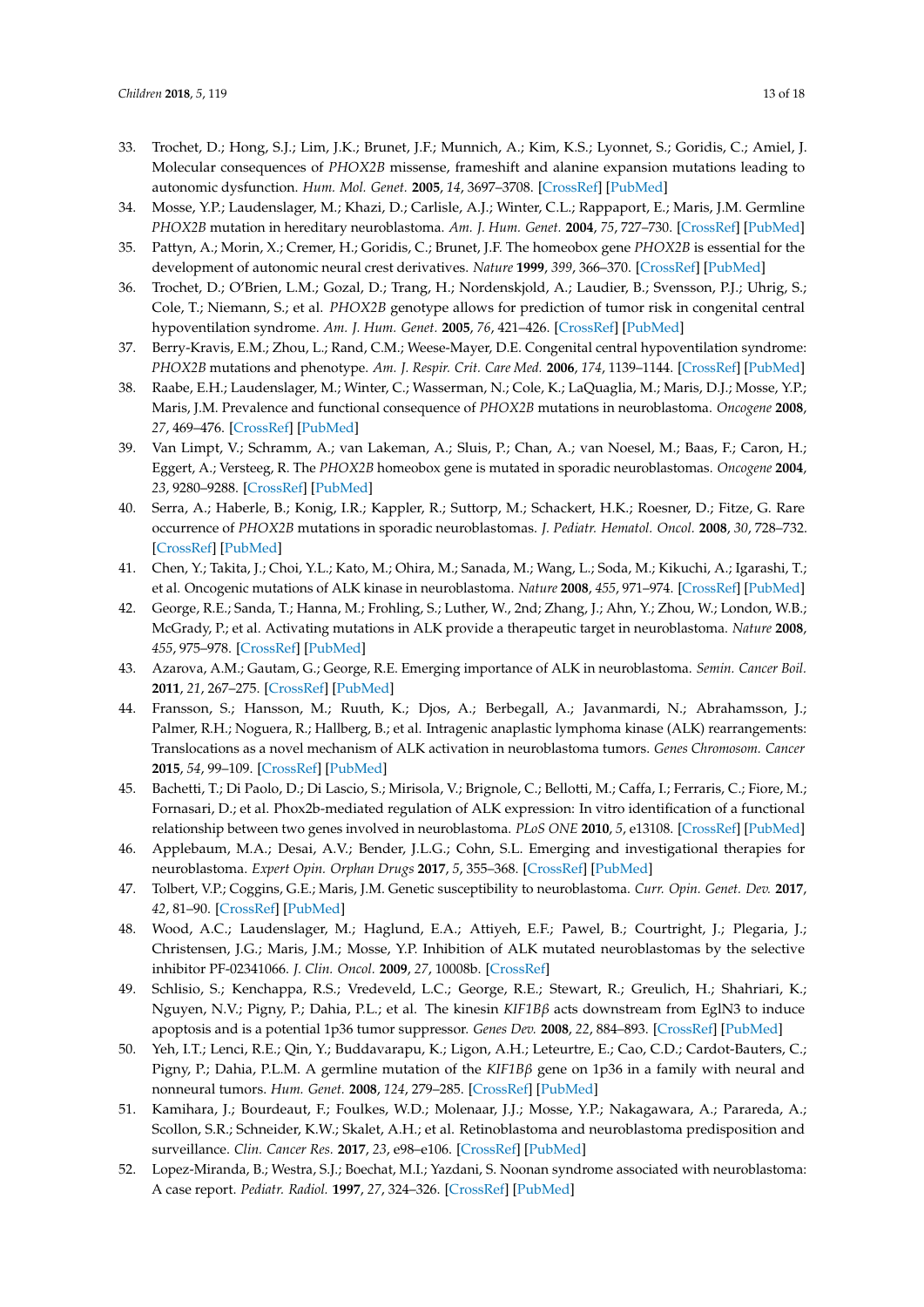- <span id="page-13-16"></span><span id="page-13-15"></span><span id="page-13-14"></span><span id="page-13-13"></span><span id="page-13-12"></span>53. Cotton, J.L.; Williams, R.G. Noonan syndrome and neuroblastoma. *Arch. Pediatr. Adolesc. Med.* **1995**, *149*, 1280–1281. [\[CrossRef\]](http://dx.doi.org/10.1001/archpedi.1995.02170240098019) [\[PubMed\]](http://www.ncbi.nlm.nih.gov/pubmed/7581766)
- <span id="page-13-19"></span>54. Romano, A.A.; Allanson, J.E.; Dahlgren, J.; Gelb, B.D.; Hall, B.; Pierpont, M.E.; Roberts, A.E.; Robinson, W.; Takemoto, C.M.; Noonan, J.A. Noonan syndrome: Clinical features, diagnosis, and management guidelines. *Pediatrics* **2010**, *126*, 746–759. [\[CrossRef\]](http://dx.doi.org/10.1542/peds.2009-3207) [\[PubMed\]](http://www.ncbi.nlm.nih.gov/pubmed/20876176)
- <span id="page-13-20"></span>55. Origone, P.; Defferrari, R.; Mazzocco, K.; Lo Cunsolo, C.; De Bernardi, B.; Tonini, G.P. Homozygous inactivation of nf1 gene in a patient with familial NF1 and disseminated neuroblastoma. *Am. J. Med. Genet. A* **2003**, *118A*, 309–313. [\[CrossRef\]](http://dx.doi.org/10.1002/ajmg.a.10167) [\[PubMed\]](http://www.ncbi.nlm.nih.gov/pubmed/12687660)
- <span id="page-13-11"></span>56. Martinsson, T.; Sjöberg, R.-M.; Hedborg, F.; Kogner, P. Homozygous deletion of the neurofibromatosis-1 gene in the tumor of a patient with neuroblastoma. *Cancer Genet. Cytogenet.* **1997**, *95*, 183–189. [\[CrossRef\]](http://dx.doi.org/10.1016/S0165-4608(96)00259-2)
- 57. Gutmann, D.H.; Ferner, R.E.; Listernick, R.H.; Korf, B.R.; Wolters, P.L.; Johnson, K.J. Neurofibromatosis type 1. *Nat. Rev. Dis. Primers* **2017**, *3*, 17004. [\[CrossRef\]](http://dx.doi.org/10.1038/nrdp.2017.4) [\[PubMed\]](http://www.ncbi.nlm.nih.gov/pubmed/28230061)
- 58. Moroni, I.; Bedeschi, F.; Luksch, R.; Casanova, M.; D'Incerti, L.; Uziel, G.; Selicorni, A. Costello syndrome: A cancer predisposing syndrome? *Clin. Dysmorphol.* **2000**, *9*, 265–268. [\[CrossRef\]](http://dx.doi.org/10.1097/00019605-200009040-00006) [\[PubMed\]](http://www.ncbi.nlm.nih.gov/pubmed/11045582)
- <span id="page-13-0"></span>59. Gripp, K.W.; Lin, A.E. Costello syndrome: A Ras/mitogen activated protein kinase pathway syndrome (rasopathy) resulting from HRAS germline mutations. *Genet. Med.* **2012**, *14*, 285–292. [\[CrossRef\]](http://dx.doi.org/10.1038/gim.0b013e31822dd91f) [\[PubMed\]](http://www.ncbi.nlm.nih.gov/pubmed/22261753)
- <span id="page-13-1"></span>60. Tidyman, W.E.; Rauen, K.A. The rasopathies: Developmental syndromes of RAS/MAPK pathway dysregulation. *Curr. Opin. Genet. Dev.* **2009**, *19*, 230–236. [\[CrossRef\]](http://dx.doi.org/10.1016/j.gde.2009.04.001) [\[PubMed\]](http://www.ncbi.nlm.nih.gov/pubmed/19467855)
- <span id="page-13-2"></span>61. Eleveld, T.F.; Oldridge, D.A.; Bernard, V.; Koster, J.; Daage, L.C.; Diskin, S.J.; Schild, L.; Bentahar, N.B.; Bellini, A.; Chicard, M.; et al. Relapsed neuroblastomas show frequent RAS-MAPK pathway mutations. *Nat. Genet.* **2015**, *47*, 864–871. [\[CrossRef\]](http://dx.doi.org/10.1038/ng.3333) [\[PubMed\]](http://www.ncbi.nlm.nih.gov/pubmed/26121087)
- <span id="page-13-17"></span><span id="page-13-3"></span>62. Seidinger, A.L.; Fortes, F.P.; Mastellaro, M.J.; Cardinalli, I.A.; Zambaldi, L.G.; Aguiar, S.S.; Yunes, J.A. Occurrence of neuroblastoma among TP53 p.R337H carriers. *PLoS ONE* **2015**, *10*, e0140356. [\[CrossRef\]](http://dx.doi.org/10.1371/journal.pone.0140356) [\[PubMed\]](http://www.ncbi.nlm.nih.gov/pubmed/26452166)
- <span id="page-13-4"></span>63. Diskin, S.J.; Capasso, M.; Diamond, M.; Oldridge, D.A.; Conkrite, K.; Bosse, K.R.; Russell, M.R.; Iolascon, A.; Hakonarson, H.; Devoto, M.; et al. Rare variants in TP53 and susceptibility to neuroblastoma. *J. Natl. Cancer Inst.* **2014**, *106*, dju047. [\[CrossRef\]](http://dx.doi.org/10.1093/jnci/dju047) [\[PubMed\]](http://www.ncbi.nlm.nih.gov/pubmed/24634504)
- <span id="page-13-18"></span><span id="page-13-5"></span>64. Sartori, S.; Priante, E.; Pettenazzo, A.; Marson, P.; Suppiej, A.; Benini, F.; Perilongo, G.; Toldo, I. Intrathecal synthesis of oligoclonal bands in rapid-onset obesity with hypothalamic dysfunction, hypoventilation, and autonomic dysregulation syndrome: New evidence supporting immunological pathogenesis. *J. Child. Neurol.* **2013**, *29*, 421–425. [\[CrossRef\]](http://dx.doi.org/10.1177/0883073812469050) [\[PubMed\]](http://www.ncbi.nlm.nih.gov/pubmed/23292759)
- <span id="page-13-21"></span><span id="page-13-6"></span>65. Sirvent, N.; Berard, E.; Chastagner, P.; Feillet, F.; Wagner, K.; Sommelet, D. Hypothalamic dysfunction associated with neuroblastoma: Evidence for a new paraneoplastic syndrome? *Med. Pediatr. Oncol.* **2003**, *40*, 326–328. [\[CrossRef\]](http://dx.doi.org/10.1002/mpo.10157) [\[PubMed\]](http://www.ncbi.nlm.nih.gov/pubmed/12652624)
- 66. Bougneres, P.; Pantalone, L.; Linglart, A.; Rothenbuhler, A.; Le Stunff, C. Endocrine manifestations of the rapid-onset obesity with hypoventilation, hypothalamic, autonomic dysregulation, and neural tumor syndrome in childhood. *J. Clin. Endocrinol. Metab.* **2008**, *93*, 3971–3980. [\[CrossRef\]](http://dx.doi.org/10.1210/jc.2008-0238) [\[PubMed\]](http://www.ncbi.nlm.nih.gov/pubmed/18628522)
- <span id="page-13-7"></span>67. Katz, E.S.; McGrath, S.; Marcus, C.L. Late-onset central hypoventilation with hypothalamic dysfunction: A distinct clinical syndrome. *Pediatr. Pulmonol.* **2000**, *29*, 62–68. [\[CrossRef\]](http://dx.doi.org/10.1002/(SICI)1099-0496(200001)29:1<62::AID-PPUL10>3.0.CO;2-M)
- <span id="page-13-8"></span>68. Emery, L.G.; Shields, M.; Shah, N.R.; Garbes, A. Neuroblastoma associated with Beckwith-Wiedemann syndrome. *Cancer* **1983**, *52*, 176–179. [\[CrossRef\]](http://dx.doi.org/10.1002/1097-0142(19830701)52:1<176::AID-CNCR2820520132>3.0.CO;2-V)
- 69. Chitayat, D.; Friedman, J.M.; Dimmick, J.E. Neuroblastoma in a child with Wiedemann-Beckwith syndrome. *Am. J. Med. Genet.* **1990**, *35*, 433–436. [\[CrossRef\]](http://dx.doi.org/10.1002/ajmg.1320350322) [\[PubMed\]](http://www.ncbi.nlm.nih.gov/pubmed/2309794)
- 70. Maas, S.M.; Vansenne, F.; Kadouch, D.J.; Ibrahim, A.; Bliek, J.; Hopman, S.; Mannens, M.M.; Merks, J.H.; Maher, E.R.; Hennekam, R.C. Phenotype, cancer risk, and surveillance in Beckwith-Wiedemann syndrome depending on molecular genetic subgroups. *Am. J. Med. Genet. A* **2016**, *170*, 2248–2260. [\[CrossRef\]](http://dx.doi.org/10.1002/ajmg.a.37801) [\[PubMed\]](http://www.ncbi.nlm.nih.gov/pubmed/27419809)
- <span id="page-13-9"></span>71. Mussa, A.; Molinatto, C.; Baldassarre, G.; Riberi, E.; Russo, S.; Larizza, L.; Riccio, A.; Ferrero, G.B. Cancer risk in Beckwith-Wiedemann syndrome: A systematic review and meta-analysis outlining a novel (epi)genotype specific histotype targeted screening protocol. *J. Pediatr.* **2016**, *176*, 142–149.e141. [\[CrossRef\]](http://dx.doi.org/10.1016/j.jpeds.2016.05.038) [\[PubMed\]](http://www.ncbi.nlm.nih.gov/pubmed/27372391)
- <span id="page-13-10"></span>72. Tatton-Brown, K.; Murray, A.; Hanks, S.; Douglas, J.; Armstrong, R.; Banka, S.; Bird, L.M.; Clericuzio, C.L.; Cormier-Daire, V.; Cushing, T.; et al. Weaver syndrome and *EZH2* mutations: Clarifying the clinical phenotype. *Am. J. Med. Genet. Part A* **2013**, *161*, 2972–2980. [\[CrossRef\]](http://dx.doi.org/10.1002/ajmg.a.36229) [\[PubMed\]](http://www.ncbi.nlm.nih.gov/pubmed/24214728)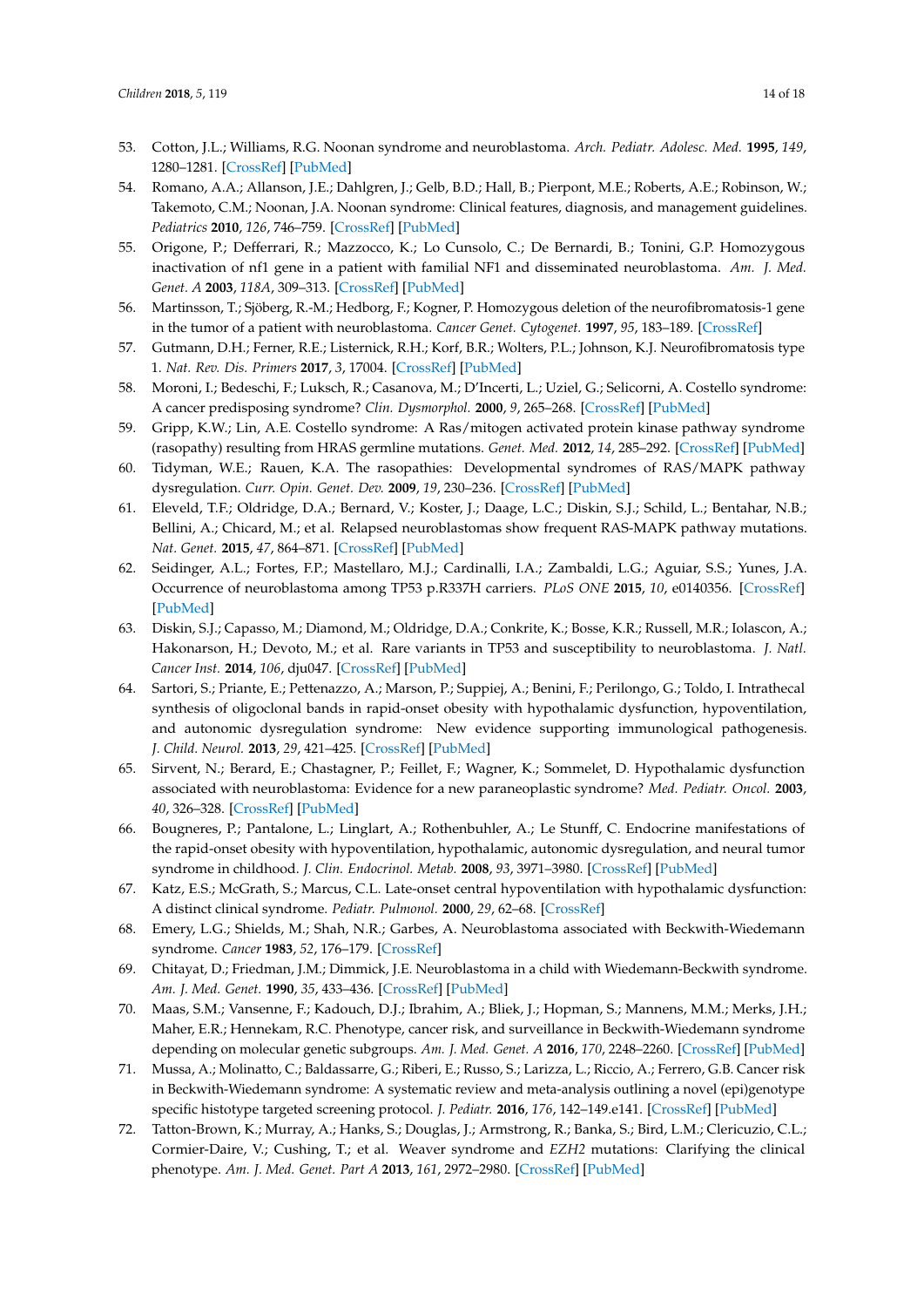- <span id="page-14-8"></span><span id="page-14-7"></span><span id="page-14-6"></span><span id="page-14-5"></span>73. Schimke, R.N.; Collins, D.L.; Stolle, C.A. Paraganglioma, neuroblastoma, and a *SDHB* mutation: Resolution of a 30-year-old mystery. *Am. J. Med. Genet. Part A* **2010**, *152A*, 1531–1535. [\[CrossRef\]](http://dx.doi.org/10.1002/ajmg.a.33384) [\[PubMed\]](http://www.ncbi.nlm.nih.gov/pubmed/20503330)
- <span id="page-14-0"></span>74. Benn, D.E.; Gimenez-Roqueplo, A.P.; Reilly, J.R.; Bertherat, J.; Burgess, J.; Byth, K.; Croxson, M.; Dahia, P.L.; Elston, M.; Gimm, O.; et al. Clinical presentation and penetrance of pheochromocytoma/paraganglioma syndromes. *J. Clin. Endocrinol. Metab.* **2006**, *91*, 827–836. [\[CrossRef\]](http://dx.doi.org/10.1210/jc.2005-1862) [\[PubMed\]](http://www.ncbi.nlm.nih.gov/pubmed/16317055)
- <span id="page-14-1"></span>75. Nalepa, G.; Clapp, D.W. Fanconi anaemia and cancer: An intricate relationship. *Nat. Rev. Cancer* **2018**, *18*, 168–185. [\[CrossRef\]](http://dx.doi.org/10.1038/nrc.2017.116) [\[PubMed\]](http://www.ncbi.nlm.nih.gov/pubmed/29376519)
- 76. Alter, B.P. Fanconi's anemia and malignancies. *Am. J. Hematol.* **1996**, *53*, 99–110. [\[CrossRef\]](http://dx.doi.org/10.1002/(SICI)1096-8652(199610)53:2<99::AID-AJH7>3.0.CO;2-Z)
- <span id="page-14-2"></span>77. Malric, A.; Defachelles, A.-S.; Leblanc, T.; Lescoeur, B.; Lacour, B.; Peuchmaur, M.; Maurage, C.-A.; Pierron, G.; Guillemot, D.; d'Enghien, C.D.; et al. Fanconi anemia and solid malignancies in childhood: A national retrospective study. *Pediatr. Blood Cancer* **2015**, *62*, 463–470. [\[CrossRef\]](http://dx.doi.org/10.1002/pbc.25303) [\[PubMed\]](http://www.ncbi.nlm.nih.gov/pubmed/25381700)
- <span id="page-14-3"></span>78. Reid, S.; Schindler, D.; Hanenberg, H.; Barker, K.; Hanks, S.; Kalb, R.; Neveling, K.; Kelly, P.; Seal, S.; Freund, M.; et al. Biallelic mutations in *PALB2* cause Fanconi anemia subtype FA-N and predispose to childhood cancer. *Nat. Genet.* **2006**, *39*, 162–164. [\[CrossRef\]](http://dx.doi.org/10.1038/ng1947) [\[PubMed\]](http://www.ncbi.nlm.nih.gov/pubmed/17200671)
- <span id="page-14-4"></span>79. Mathew, C.G. Fanconi anaemia genes and susceptibility to cancer. *Oncogene* **2006**, *25*, 5875–5884. [\[CrossRef\]](http://dx.doi.org/10.1038/sj.onc.1209878) [\[PubMed\]](http://www.ncbi.nlm.nih.gov/pubmed/16998502)
- <span id="page-14-9"></span>80. Tomasetti, C.; Vogelstein, B. Cancer etiology. Variation in cancer risk among tissues can be explained by the number of stem cell divisions. *Science* **2015**, *347*, 78–81. [\[CrossRef\]](http://dx.doi.org/10.1126/science.1260825) [\[PubMed\]](http://www.ncbi.nlm.nih.gov/pubmed/25554788)
- <span id="page-14-10"></span>81. Tomasetti, C.; Li, L.; Vogelstein, B. Stem cell divisions, somatic mutations, cancer etiology, and cancer prevention. *Science* **2017**, *355*, 1330–1334. [\[CrossRef\]](http://dx.doi.org/10.1126/science.aaf9011) [\[PubMed\]](http://www.ncbi.nlm.nih.gov/pubmed/28336671)
- <span id="page-14-11"></span>82. Pugh, T.J.; Morozova, O.; Attiyeh, E.F.; Asgharzadeh, S.; Wei, J.S.; Auclair, D.; Carter, S.L.; Cibulskis, K.; Hanna, M.; Kiezun, A.; et al. The genetic landscape of high-risk neuroblastoma. *Nat. Genet.* **2013**, *45*, 279–284. [\[CrossRef\]](http://dx.doi.org/10.1038/ng.2529) [\[PubMed\]](http://www.ncbi.nlm.nih.gov/pubmed/23334666)
- <span id="page-14-12"></span>83. Ritenour, L.E.; Randall, M.P.; Bosse, K.R.; Diskin, S.J. Genetic susceptibility to neuroblastoma: Current knowledge and future directions. *Cell Tissue Res.* **2018**, *372*, 287–307. [\[CrossRef\]](http://dx.doi.org/10.1007/s00441-018-2820-3) [\[PubMed\]](http://www.ncbi.nlm.nih.gov/pubmed/29589100)
- <span id="page-14-13"></span>84. Maris, J.M.; Mosse, Y.P.; Bradfield, J.P.; Hou, C.; Monni, S.; Scott, R.H.; Asgharzadeh, S.; Attiyeh, E.F.; Diskin, S.J.; Laudenslager, M.; et al. Chromosome 6p22 locus associated with clinically aggressive neuroblastoma. *N. Engl. J. Med.* **2008**, *358*, 2585–2593. [\[CrossRef\]](http://dx.doi.org/10.1056/NEJMoa0708698) [\[PubMed\]](http://www.ncbi.nlm.nih.gov/pubmed/18463370)
- <span id="page-14-14"></span>85. Russell, M.R.; Penikis, A.; Oldridge, D.A.; Alvarez-Dominguez, J.R.; McDaniel, L.; Diamond, M.; Padovan, O.; Raman, P.; Li, Y.; Wei, J.S.; et al. CASC15-S is a tumor suppressor lncRNA at the 6p22 neuroblastoma susceptibility locus. *Cancer Res.* **2015**, *75*, 3155–3166. [\[CrossRef\]](http://dx.doi.org/10.1158/0008-5472.CAN-14-3613) [\[PubMed\]](http://www.ncbi.nlm.nih.gov/pubmed/26100672)
- <span id="page-14-15"></span>86. Pandey, G.K.; Mitra, S.; Subhash, S.; Hertwig, F.; Kanduri, M.; Mishra, K.; Fransson, S.; Ganeshram, A.; Mondal, T.; Bandaru, S.; et al. The risk-associated long noncoding RNA NBAT-1 controls neuroblastoma progression by regulating cell proliferation and neuronal differentiation. *Cancer Cell* **2014**, *26*, 722–737. [\[CrossRef\]](http://dx.doi.org/10.1016/j.ccell.2014.09.014) [\[PubMed\]](http://www.ncbi.nlm.nih.gov/pubmed/25517750)
- <span id="page-14-16"></span>87. Mondal, T.; Juvvuna, P.K.; Kirkeby, A.; Mitra, S.; Kosalai, S.T.; Traxler, L.; Hertwig, F.; Wernig-Zorc, S.; Miranda, C.; Deland, L.; et al. Sense-antisense lncRNA pair encoded by locus 6p22.3 determines neuroblastoma susceptibility via the USP36-CHD7-SOX9 regulatory axis. *Cancer Cell* **2018**, *33*, 417–434.e417. [\[CrossRef\]](http://dx.doi.org/10.1016/j.ccell.2018.01.020) [\[PubMed\]](http://www.ncbi.nlm.nih.gov/pubmed/29533783)
- <span id="page-14-17"></span>88. Capasso, M.; Devoto, M.; Hou, C.; Asgharzadeh, S.; Glessner, J.T.; Attiyeh, E.F.; Mosse, Y.P.; Kim, C.; Diskin, S.J.; Cole, K.A.; et al. Common variations in *BARD1* influence susceptibility to high-risk neuroblastoma. *Nat. Genet.* **2009**, *41*, 718–723. [\[CrossRef\]](http://dx.doi.org/10.1038/ng.374) [\[PubMed\]](http://www.ncbi.nlm.nih.gov/pubmed/19412175)
- <span id="page-14-18"></span>89. Capasso, M.; Diskin, S.J.; Totaro, F.; Longo, L.; De Mariano, M.; Russo, R.; Cimmino, F.; Hakonarson, H.; Tonini, G.P.; Devoto, M.; et al. Replication of GWAS-identified neuroblastoma risk loci strengthens the role of *BARD1* and affirms the cumulative effect of genetic variations on disease susceptibility. *Carcinogenesis* **2013**, *34*, 605–611. [\[CrossRef\]](http://dx.doi.org/10.1093/carcin/bgs380) [\[PubMed\]](http://www.ncbi.nlm.nih.gov/pubmed/23222812)
- <span id="page-14-19"></span>90. Jin, Y.; Xu, X.L.; Yang, M.C.; Wei, F.; Ayi, T.C.; Bowcock, A.M.; Baer, R. Cell cycle-dependent colocalization of BARD1 and BRCA1 proteins in discrete nuclear domains. *Proc. Natl. Acad. Sci. USA* **1997**, *94*, 12075–12080. [\[CrossRef\]](http://dx.doi.org/10.1073/pnas.94.22.12075) [\[PubMed\]](http://www.ncbi.nlm.nih.gov/pubmed/9342365)
- <span id="page-14-20"></span>91. Irminger-Finger, I.; Jefford, C.E. Is there more to BARD1 than BRCA1? *Nat. Rev. Cancer* **2006**, *6*, 382–391. [\[CrossRef\]](http://dx.doi.org/10.1038/nrc1878) [\[PubMed\]](http://www.ncbi.nlm.nih.gov/pubmed/16633366)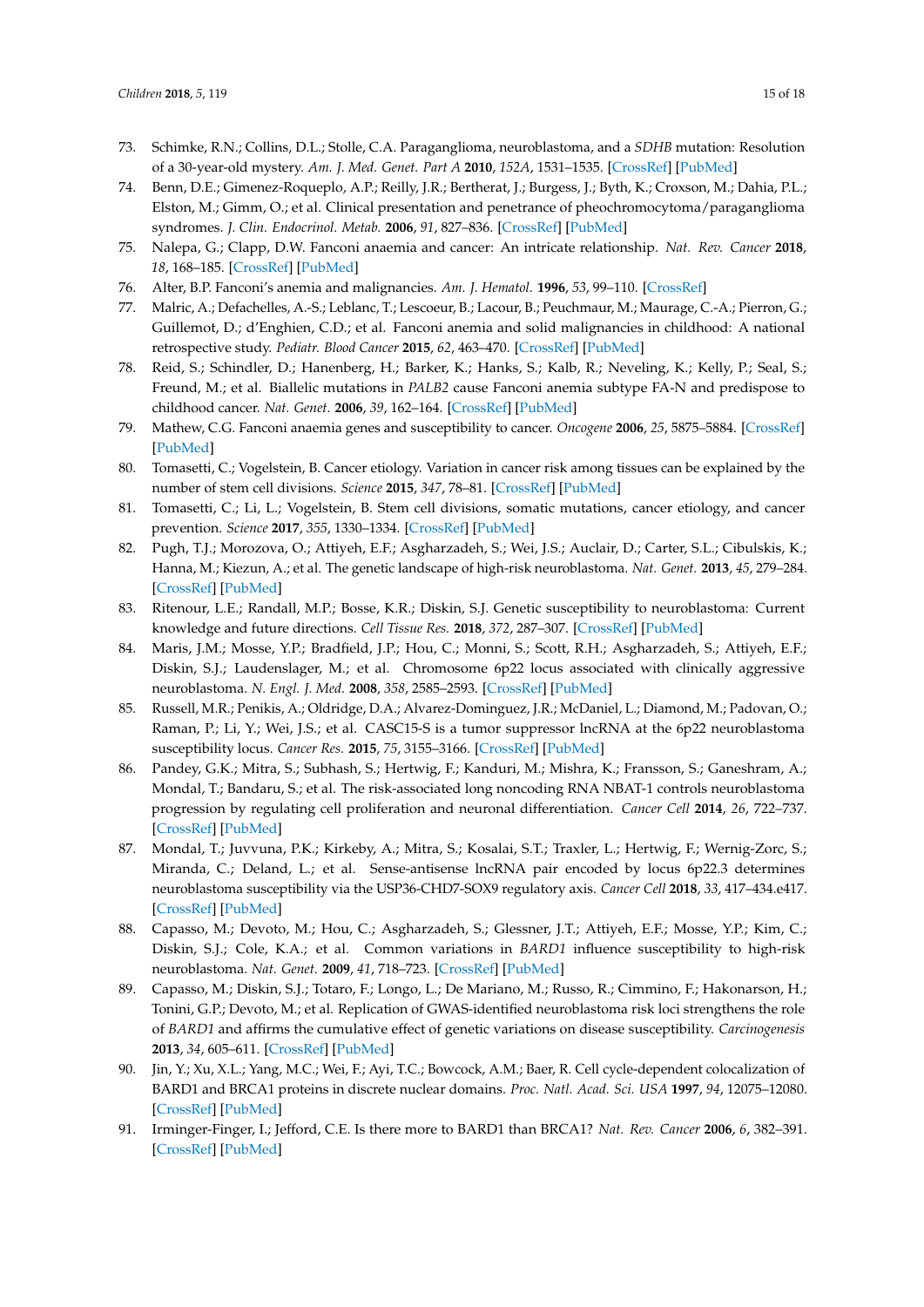- <span id="page-15-0"></span>92. Bosse, K.R.; Diskin, S.J.; Cole, K.A.; Wood, A.C.; Schnepp, R.W.; Norris, G.; Nguyen le, B.; Jagannathan, J.; Laquaglia, M.; Winter, C.; et al. Common variation at *BARD1* results in the expression of an oncogenic isoform that influences neuroblastoma susceptibility and oncogenicity. *Cancer Res.* **2012**, *72*, 2068–2078. [\[CrossRef\]](http://dx.doi.org/10.1158/0008-5472.CAN-11-3703) [\[PubMed\]](http://www.ncbi.nlm.nih.gov/pubmed/22350409)
- <span id="page-15-1"></span>93. Otto, T.; Horn, S.; Brockmann, M.; Eilers, U.; Schuttrumpf, L.; Popov, N.; Kenney, A.M.; Schulte, J.H.; Beijersbergen, R.; Christiansen, H.; et al. Stabilization of N-*Myc* is a critical function of aurora a in human neuroblastoma. *Cancer Cell* **2009**, *15*, 67–78. [\[CrossRef\]](http://dx.doi.org/10.1016/j.ccr.2008.12.005) [\[PubMed\]](http://www.ncbi.nlm.nih.gov/pubmed/19111882)
- <span id="page-15-2"></span>94. Maris, J.M.; Morton, C.L.; Gorlick, R.; Kolb, E.A.; Lock, R.; Carol, H.; Keir, S.T.; Reynolds, C.P.; Kang, M.H.; Wu, J.; et al. Initial testing of the aurora kinase a inhibitor MLN8237 by the pediatric preclinical testing program (PPTP). *Pediatr. Blood Cancer* **2010**, *55*, 26–34. [\[CrossRef\]](http://dx.doi.org/10.1002/pbc.22430) [\[PubMed\]](http://www.ncbi.nlm.nih.gov/pubmed/20108338)
- <span id="page-15-3"></span>95. DuBois, S.G.; Marachelian, A.; Fox, E.; Kudgus, R.A.; Reid, J.M.; Groshen, S.; Malvar, J.; Bagatell, R.; Wagner, L.; Maris, J.M.; et al. Phase I study of the aurora a kinase inhibitor alisertib in combination with irinotecan and temozolomide for patients with relapsed or refractory neuroblastoma: A NANT (new approaches to neuroblastoma therapy) trial. *J. Clin. Oncol.* **2016**, *34*, 1368–1375. [\[CrossRef\]](http://dx.doi.org/10.1200/JCO.2015.65.4889) [\[PubMed\]](http://www.ncbi.nlm.nih.gov/pubmed/26884555)
- <span id="page-15-4"></span>96. Wang, K.; Diskin, S.J.; Zhang, H.; Attiyeh, E.F.; Winter, C.; Hou, C.; Schnepp, R.W.; Diamond, M.; Bosse, K.; Mayes, P.A.; et al. Integrative genomics identifies *LMO1* as a neuroblastoma oncogene. *Nature* **2011**, *469*, 216–220. [\[CrossRef\]](http://dx.doi.org/10.1038/nature09609) [\[PubMed\]](http://www.ncbi.nlm.nih.gov/pubmed/21124317)
- <span id="page-15-5"></span>97. Matthews, J.M.; Lester, K.; Joseph, S.; Curtis, D.J. LIM-domain-only proteins in cancer. *Nat. Rev. Cancer* **2013**, *13*, 111–122. [\[CrossRef\]](http://dx.doi.org/10.1038/nrc3418) [\[PubMed\]](http://www.ncbi.nlm.nih.gov/pubmed/23303138)
- <span id="page-15-6"></span>98. Zhu, S.; Zhang, X.; Weichert-Leahey, N.; Dong, Z.; Zhang, C.; Lopez, G.; Tao, T.; He, S.; Wood, A.C.; Oldridge, D.; et al. LMO1 synergizes with MYCN to promote neuroblastoma initiation and metastasis. *Cancer Cell* **2017**, *32*, 310–323.e315. [\[CrossRef\]](http://dx.doi.org/10.1016/j.ccell.2017.08.002) [\[PubMed\]](http://www.ncbi.nlm.nih.gov/pubmed/28867147)
- <span id="page-15-7"></span>99. Oldridge, D.A.; Wood, A.C.; Weichert-Leahey, N.; Crimmins, I.; Sussman, R.; Winter, C.; McDaniel, L.D.; Diamond, M.; Hart, L.S.; Zhu, S.; et al. Genetic predisposition to neuroblastoma mediated by a *LMO1* super-enhancer polymorphism. *Nature* **2015**, *528*, 418–421. [\[CrossRef\]](http://dx.doi.org/10.1038/nature15540) [\[PubMed\]](http://www.ncbi.nlm.nih.gov/pubmed/26560027)
- <span id="page-15-8"></span>100. Nguyen le, B.; Diskin, S.J.; Capasso, M.; Wang, K.; Diamond, M.A.; Glessner, J.; Kim, C.; Attiyeh, E.F.; Mosse, Y.P.; Cole, K.; et al. Phenotype restricted genome-wide association study using a gene-centric approach identifies three low-risk neuroblastoma susceptibility loci. *PLoS Genet.* **2011**, *7*, e1002026. [\[CrossRef\]](http://dx.doi.org/10.1371/journal.pgen.1002026) [\[PubMed\]](http://www.ncbi.nlm.nih.gov/pubmed/21436895)
- <span id="page-15-9"></span>101. Diskin, S.J.; Capasso, M.; Schnepp, R.W.; Cole, K.A.; Attiyeh, E.F.; Hou, C.; Diamond, M.; Carpenter, E.L.; Winter, C.; Lee, H.; et al. Common variation at 6q16 within *HACE1* and *LIN28B* influences susceptibility to neuroblastoma. *Nat. Genet.* **2012**, *44*, 1126–1130. [\[CrossRef\]](http://dx.doi.org/10.1038/ng.2387) [\[PubMed\]](http://www.ncbi.nlm.nih.gov/pubmed/22941191)
- <span id="page-15-10"></span>102. Genomes Project, C.; Abecasis, G.R.; Altshuler, D.; Auton, A.; Brooks, L.D.; Durbin, R.M.; Gibbs, R.A.; Hurles, M.E.; McVean, G.A. A map of human genome variation from population-scale sequencing. *Nature* **2010**, *467*, 1061–1073.
- <span id="page-15-11"></span>103. Zhang, L.; Anglesio, M.S.; O'Sullivan, M.; Zhang, F.; Yang, G.; Sarao, R.; Mai, P.N.; Cronin, S.; Hara, H.; Melnyk, N.; et al. The E3 ligase HACE1 is a critical chromosome 6q21 tumor suppressor involved in multiple cancers. *Nat. Med.* **2007**, *13*, 1060–1069. [\[CrossRef\]](http://dx.doi.org/10.1038/nm1621) [\[PubMed\]](http://www.ncbi.nlm.nih.gov/pubmed/17694067)
- <span id="page-15-12"></span>104. Molenaar, J.J.; Domingo-Fernandez, R.; Ebus, M.E.; Lindner, S.; Koster, J.; Drabek, K.; Mestdagh, P.; van Sluis, P.; Valentijn, L.J.; van Nes, J.; et al. LIN28B induces neuroblastoma and enhances MYCN levels via *let*-7 suppression. *Nat. Genet.* **2012**, *44*, 1199–1206. [\[CrossRef\]](http://dx.doi.org/10.1038/ng.2436) [\[PubMed\]](http://www.ncbi.nlm.nih.gov/pubmed/23042116)
- <span id="page-15-13"></span>105. Schnepp, R.W.; Khurana, P.; Attiyeh, E.F.; Raman, P.; Chodosh, S.E.; Oldridge, D.A.; Gagliardi, M.E.; Conkrite, K.L.; Asgharzadeh, S.; Seeger, R.C.; et al. A LIN28B-RAN-AURKA signaling network promotes neuroblastoma tumorigenesis. *Cancer Cell* **2015**, *28*, 599–609. [\[CrossRef\]](http://dx.doi.org/10.1016/j.ccell.2015.09.012) [\[PubMed\]](http://www.ncbi.nlm.nih.gov/pubmed/26481147)
- <span id="page-15-14"></span>106. McDaniel, L.D.; Conkrite, K.L.; Chang, X.; Capasso, M.; Vaksman, Z.; Oldridge, D.A.; Zachariou, A.; Horn, M.; Diamond, M.; Hou, C.; et al. Common variants upstream of *MLF1* at 3q25 and within *CPZ* at 4p16 associated with neuroblastoma. *PLoS Genet.* **2017**, *13*, e1006787. [\[CrossRef\]](http://dx.doi.org/10.1371/journal.pgen.1006787) [\[PubMed\]](http://www.ncbi.nlm.nih.gov/pubmed/28545128)
- <span id="page-15-15"></span>107. Genomes Project, C.; Auton, A.; Brooks, L.D.; Durbin, R.M.; Garrison, E.P.; Kang, H.M.; Korbel, J.O.; Marchini, J.L.; McCarthy, S.; McVean, G.A.; et al. A global reference for human genetic variation. *Nature* **2015**, *526*, 68–74.
- <span id="page-15-16"></span>108. Capasso, M.; Diskin, S.; Cimmino, F.; Acierno, G.; Totaro, F.; Petrosino, G.; Pezone, L.; Diamond, M.; McDaniel, L.; Hakonarson, H.; et al. Common genetic variants in NEFL influence gene expression and neuroblastoma risk. *Cancer Res.* **2014**, *74*, 6913–6924. [\[CrossRef\]](http://dx.doi.org/10.1158/0008-5472.CAN-14-0431) [\[PubMed\]](http://www.ncbi.nlm.nih.gov/pubmed/25312269)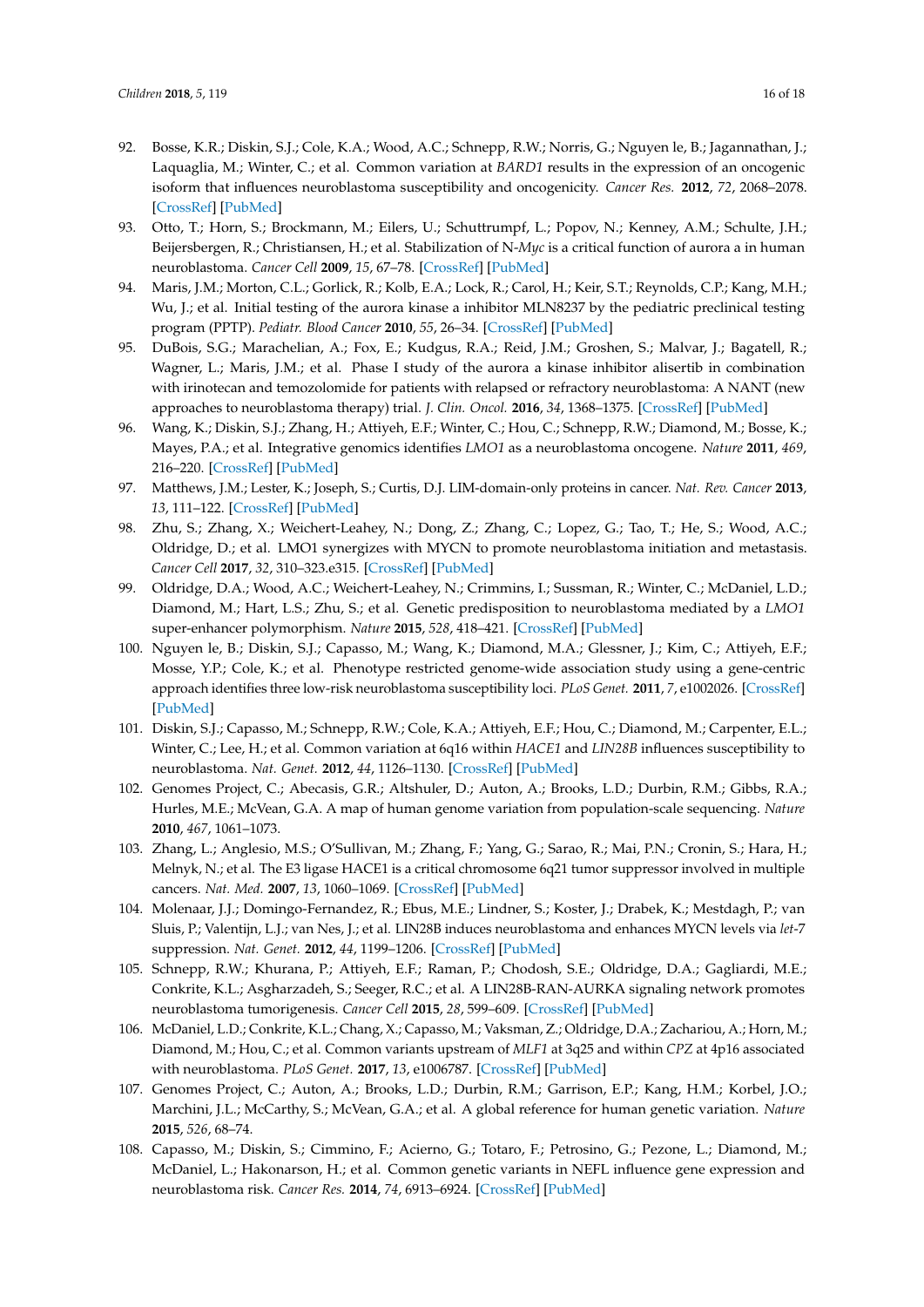- <span id="page-16-0"></span>109. Capasso, M.; McDaniel, L.D.; Cimmino, F.; Cirino, A.; Formicola, D.; Russell, M.R.; Raman, P.; Cole, K.A.; Diskin, S.J. The functional variant rs34330 of *CDKN1B* is associated with risk of neuroblastoma. *J. Cell. Mol. Med.* **2017**, *21*, 3224–3230. [\[CrossRef\]](http://dx.doi.org/10.1111/jcmm.13226) [\[PubMed\]](http://www.ncbi.nlm.nih.gov/pubmed/28667701)
- <span id="page-16-1"></span>110. Diskin, S.J.; Hou, C.; Glessner, J.T.; Attiyeh, E.F.; Laudenslager, M.; Bosse, K.; Cole, K.; Mosse, Y.P.; Wood, A.; Lynch, J.E.; et al. Copy number variation at 1q21.1 associated with neuroblastoma. *Nature* **2009**, *459*, 987–991. [\[CrossRef\]](http://dx.doi.org/10.1038/nature08035) [\[PubMed\]](http://www.ncbi.nlm.nih.gov/pubmed/19536264)
- <span id="page-16-2"></span>111. Zhang, J.; Walsh, M.F.; Wu, G.; Edmonson, M.N.; Gruber, T.A.; Easton, J.; Hedges, D.; Ma, X.; Zhou, X.; Yergeau, D.A.; et al. Germline mutations in predisposition genes in pediatric cancer. *N. Engl. J. Med.* **2015**, *373*, 2336–2346. [\[CrossRef\]](http://dx.doi.org/10.1056/NEJMoa1508054) [\[PubMed\]](http://www.ncbi.nlm.nih.gov/pubmed/26580448)
- <span id="page-16-3"></span>112. Parsons, D.W.; Roy, A.; Yang, Y.; Wang, T.; Scollon, S.; Bergstrom, K.; Kerstein, R.A.; Gutierrez, S.; Petersen, A.K.; Bavle, A.; et al. Diagnostic yield of clinical tumor and germline whole-exome sequencing for children with solid tumors. *JAMA Oncol.* **2016**. [\[CrossRef\]](http://dx.doi.org/10.1001/jamaoncol.2015.5699) [\[PubMed\]](http://www.ncbi.nlm.nih.gov/pubmed/26822237)
- <span id="page-16-4"></span>113. Hungate, E.A.; Applebaum, M.A.; Skol, A.D.; Vaksman, Z.; Diamond, M.; McDaniel, L.; Volchenboum, S.L.; Stranger, B.E.; Maris, J.M.; Diskin, S.J.; et al. Evaluation of genetic predisposition for *MYCN*-amplified neuroblastoma. *J. Natl. Cancer Inst.* **2017**, *109*, 1–4. [\[CrossRef\]](http://dx.doi.org/10.1093/jnci/djx093) [\[PubMed\]](http://www.ncbi.nlm.nih.gov/pubmed/29117357)
- <span id="page-16-5"></span>114. Shohet, J.M.; Ghosh, R.; Coarfa, C.; Ludwig, A.; Benham, A.L.; Chen, Z.; Patterson, D.M.; Barbieri, E.; Mestdagh, P.; Sikorski, D.N.; et al. A genome-wide search for promoters that respond to increased MYCN reveals both new oncogenic and tumor suppressor microRNAs associated with aggressive neuroblastoma. *Cancer Res.* **2011**, *71*, 3841–3851. [\[CrossRef\]](http://dx.doi.org/10.1158/0008-5472.CAN-10-4391) [\[PubMed\]](http://www.ncbi.nlm.nih.gov/pubmed/21498633)
- <span id="page-16-6"></span>115. Valentijn, L.J.; Koster, J.; Haneveld, F.; Aissa, R.A.; van Sluis, P.; Broekmans, M.E.; Molenaar, J.J.; van Nes, J.; Versteeg, R. Functional MYCN signature predicts outcome of neuroblastoma irrespective of *MYCN* amplification. *Proc. Natl. Acad. Sci. USA* **2012**, *109*, 19190–19195. [\[CrossRef\]](http://dx.doi.org/10.1073/pnas.1208215109) [\[PubMed\]](http://www.ncbi.nlm.nih.gov/pubmed/23091029)
- <span id="page-16-7"></span>116. Chang, X.; Zhao, Y.; Hou, C.; Glessner, J.; McDaniel, L.; Diamond, M.A.; Thomas, K.; Li, J.; Wei, Z.; Liu, Y.; et al. Common variants in *MMP20* at 11q22.2 predispose to 11q deletion and neuroblastoma risk. *Nat. Commun.* **2017**, *8*, 569. [\[CrossRef\]](http://dx.doi.org/10.1038/s41467-017-00408-8) [\[PubMed\]](http://www.ncbi.nlm.nih.gov/pubmed/28924153)
- <span id="page-16-8"></span>117. Gamazon, E.R.; Pinto, N.; Konkashbaev, A.; Im, H.K.; Diskin, S.J.; London, W.B.; Maris, J.M.; Dolan, M.E.; Cox, N.J.; Cohn, S.L. Trans-population analysis of genetic mechanisms of ethnic disparities in neuroblastoma survival. *J. Natl. Cancer Inst.* **2013**, *105*, 302–309. [\[CrossRef\]](http://dx.doi.org/10.1093/jnci/djs503) [\[PubMed\]](http://www.ncbi.nlm.nih.gov/pubmed/23243203)
- <span id="page-16-9"></span>118. Applebaum, M.A.; Henderson, T.O.; Lee, S.M.; Pinto, N.; Volchenboum, S.L.; Cohn, S.L. Second malignancies in patients with neuroblastoma: The effects of risk-based therapy. *Pediatr. Blood Cancer* **2015**, *62*, 128–133. [\[CrossRef\]](http://dx.doi.org/10.1002/pbc.25249) [\[PubMed\]](http://www.ncbi.nlm.nih.gov/pubmed/25251613)
- <span id="page-16-10"></span>119. Turcotte, L.M.; Neglia, J.P.; Reulen, R.C.; Ronckers, C.M.; van Leeuwen, F.E.; Morton, L.M.; Hodgson, D.C.; Yasui, Y.; Oeffinger, K.C.; Henderson, T.O. Risk, risk factors, and surveillance of subsequent malignant neoplasms in survivors of childhood cancer: A review. *J. Clin. Oncol.* **2018**, *36*, 2145–2152. [\[CrossRef\]](http://dx.doi.org/10.1200/JCO.2017.76.7764) [\[PubMed\]](http://www.ncbi.nlm.nih.gov/pubmed/29874133)
- <span id="page-16-11"></span>120. Bhatia, S. Genetic variation as a modifier of association between therapeutic exposure and subsequent malignant neoplasms in cancer survivors. *Cancer* **2015**, *121*, 648–663. [\[CrossRef\]](http://dx.doi.org/10.1002/cncr.29096) [\[PubMed\]](http://www.ncbi.nlm.nih.gov/pubmed/25355167)
- <span id="page-16-12"></span>121. Applebaum, M.A.; Vaksman, Z.; Lee, S.M.; Hungate, E.A.; Henderson, T.O.; London, W.B.; Pinto, N.; Volchenboum, S.L.; Park, J.R.; Naranjo, A.; et al. Neuroblastoma survivors are at increased risk for second malignancies: A report from the international neuroblastoma risk group project. *Eur. J. Cancer* **2017**, *72*, 177–185. [\[CrossRef\]](http://dx.doi.org/10.1016/j.ejca.2016.11.022) [\[PubMed\]](http://www.ncbi.nlm.nih.gov/pubmed/28033528)
- <span id="page-16-13"></span>122. Henderson, T.O.; Bhatia, S.; Pinto, N.; London, W.B.; McGrady, P.; Crotty, C.; Sun, C.L.; Cohn, S.L. Racial and ethnic disparities in risk and survival in children with neuroblastoma: A children's oncology group study. *J. Clin. Oncol.* **2011**, *29*, 76–82. [\[CrossRef\]](http://dx.doi.org/10.1200/JCO.2010.29.6103) [\[PubMed\]](http://www.ncbi.nlm.nih.gov/pubmed/21098321)
- <span id="page-16-14"></span>123. Bustamante, C.D.; Burchard, E.G.; De la Vega, F.M. Genomics for the world. *Nature* **2011**, *475*, 163–165. [\[CrossRef\]](http://dx.doi.org/10.1038/475163a) [\[PubMed\]](http://www.ncbi.nlm.nih.gov/pubmed/21753830)
- <span id="page-16-15"></span>124. Popejoy, A.B.; Fullerton, S.M. Genomics is failing on diversity. *Nature* **2016**, *538*, 161–164. [\[CrossRef\]](http://dx.doi.org/10.1038/538161a) [\[PubMed\]](http://www.ncbi.nlm.nih.gov/pubmed/27734877)
- <span id="page-16-16"></span>125. Kimmel, S.E.; French, B.; Kasner, S.E.; Johnson, J.A.; Anderson, J.L.; Gage, B.F.; Rosenberg, Y.D.; Eby, C.S.; Madigan, R.A.; McBane, R.B.; et al. A pharmacogenetic versus a clinical algorithm for warfarin dosing. *N. Engl. J. Med.* **2013**, *369*, 2283–2293. [\[CrossRef\]](http://dx.doi.org/10.1056/NEJMoa1310669) [\[PubMed\]](http://www.ncbi.nlm.nih.gov/pubmed/24251361)
- <span id="page-16-17"></span>126. Mapes, B.; El Charif, O.; Al-Sawwaf, S.; Dolan, M.E. Genome-wide association studies of chemotherapeutic toxicities: Genomics of inequality. *Clin. Cancer Res.* **2017**, *23*, 4010–4019. [\[CrossRef\]](http://dx.doi.org/10.1158/1078-0432.CCR-17-0429) [\[PubMed\]](http://www.ncbi.nlm.nih.gov/pubmed/28442506)